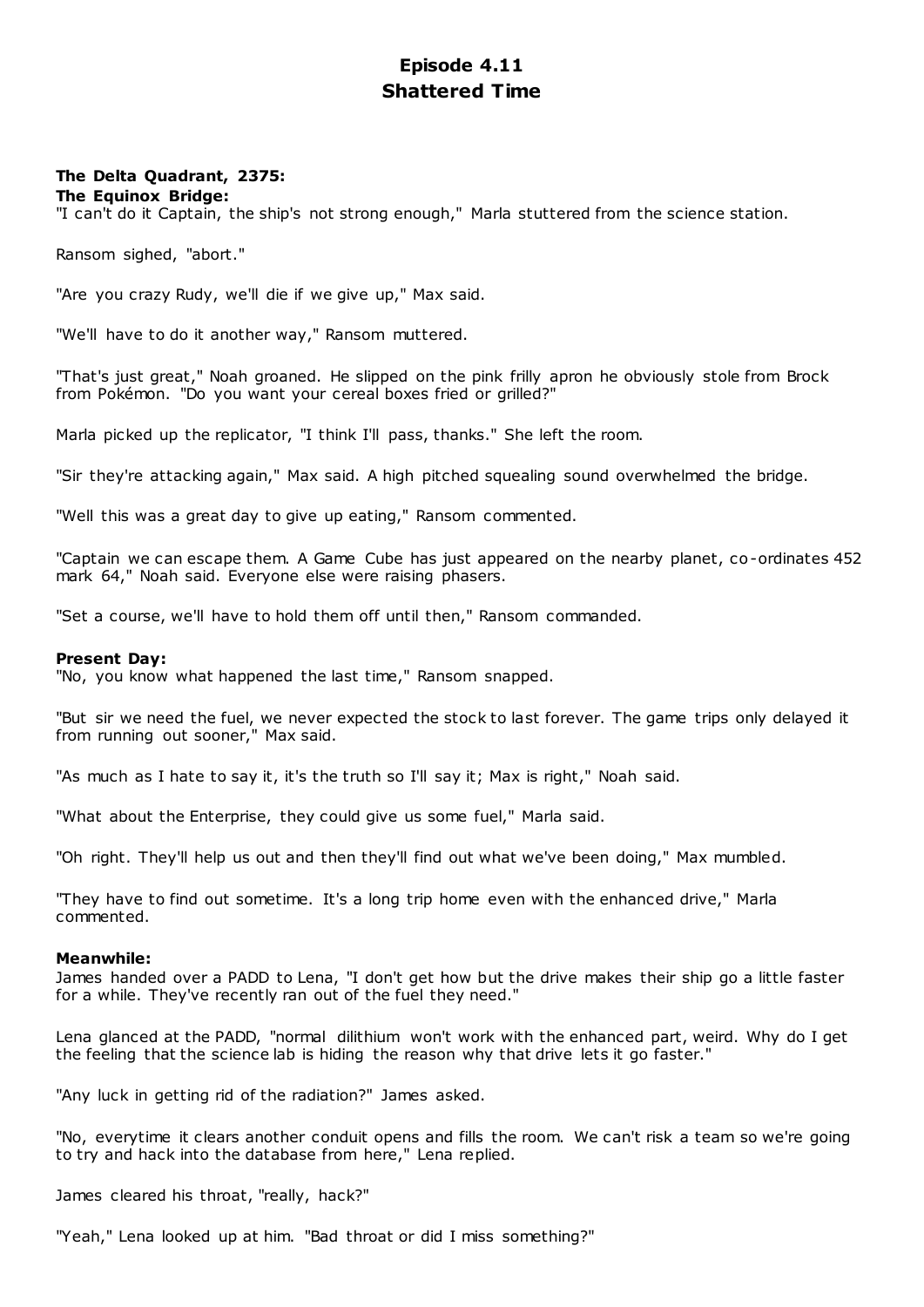"Do you know why I was accepted into the Marquis?" James questioned.

Lena glanced around, "uh because you killed two Cardassians?"

James groaned, "no."

"Um, you threatened my dad?" Lena said.

"No, I can hack," James said.

"Oh cool, you can work on that then," Lena said. The door chimed, "come in."

Faye rushed into the room, "I got it, I got it!"

"Got what?" Lena questioned.

"Well you asked me to get you into the database, well I did it," Faye replied.

"You did, good work. Anything worth hiding in there?" Lena said.

"Honestly I don't know since I haven't actually gotten in," Faye replied. James and Lena stared blankly at her. "I have an idea how to get in."

"That's better, do tell," Lena said.

"Well holograms don't breath or anything so we can send in one or two," Faye said.

"I doubt Freddie would be any use to us," James said.

Faye smiled, "that's what I thought. There are holographic emitters in the lab, we could send any hologram we want. Tani has found away for us to control a hologram with your own image."

James sat on the edge of Lena's desk, "you mean you can make a holo image of someone? If so all we'll have to do is go back in time and claim it to be our invention."

"No you're not getting it. Any of the Borg or Tolg crewmembers who still have the implants that help regenerate or access computers, they can get connected to one of the computers and actually control the hologram like they're are them," Faye said.

"That's um interesting. When can it be done?" Lena questioned.

"Anytime really," Faye replied.

"Great, I'll send an awayteam over," Lena said.

"Not many of the Borg crewmembers have many implants left, I should know," James said.

Lena climbed out of her seat, "true, I'll go over. There's bound to be somebody else I can take."

#### **The Equinox Science Lab:**

Lena and Nikki rematerialised in the middle of the dark room.

Nikki glanced around, "what a cosy little place."

"I'll look around, you check the database," Lena said as she lifted up a torch.

Nikki opened up a tricorder, "aye aye boss girl." She made her way over to one of the stations.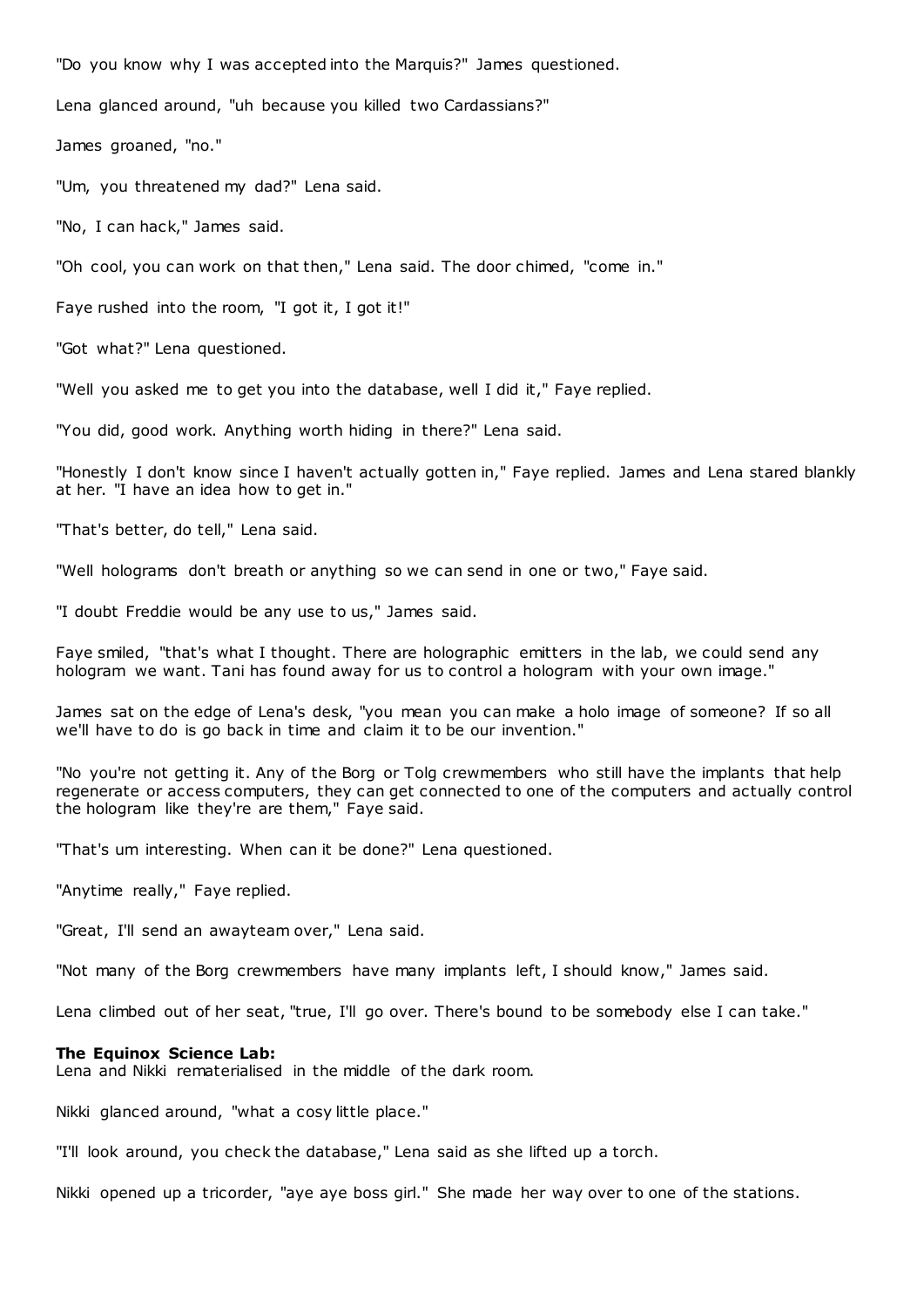Lena aimed the torch at a glass container, inside was the remains of a small creature. "I've found something, icky."

Nikki started pressing buttons on the panel, "icky?"

"The Equinox crew seem to have a dead pet in here," Lena muttered. She walked around the container while keeping her eyes on it, "oh what kind of Starfleet ship keeps dead Softmicron in t heir Science Lab?"

Nikki glanced over briefly, "yeah you're not going to like this any better either."

Lena turned around, she spotted another container with another dead creature inside. "Why, what did you find?"

"Well there's this alien scan, it's got a lot of antimatter in it.. weird. What I'm looking at is not a Softmicron," Nikki replied. She pressed a few more commands, "oh there's a Softmicron scan, nifty. Wait that's weirder."

Lena walked over to stand by her side, "what is?"

"There's this conversion device in here, it looks like it can convert the kind of antimatter in both creatures into a source of fuel," Nikki replied.

### **The Bridge:**

"Uhoh," Noah stuttered.

"What, did you burn the steaks again?" Ransom questioned.

"No, our old alien friends are coming and..." Noah replied, the squealing noise interrupted him.

Ransom turned to him, "that's impossible. Ever since we entered this galaxy we haven't heard from them, why now?"

Marla sighed, "that's great, we can go back to killing them instead."

"Our new alien friends are more deserving, what's our shield status?" Max questioned.

"A hundred percent thanks to the Enterprise's adjustments, they should hold for a while," Noah replied.

## **Meanwhile, the Enterprise Bridge:**

"What the hell is that!?" Tom yelled over the squealing.

Jessie put one hand over one of her ears, "I don't know, a few things are hitting the shields."

"Things? Can you put them on screen?" Tom asked.

"No, I said things cos I couldn't see anything," Jessie replied.

"Well this is just great," Triah muttered.

Lena stepped off the turbolift, "good god, what is that noise?"

"Some invisible things," Tom replied.

Triah glanced behind her, "I have an idea. Jessie lower the frequency of the shields just for a few seconds, and then raise it again."

"Uh right," Jessie said.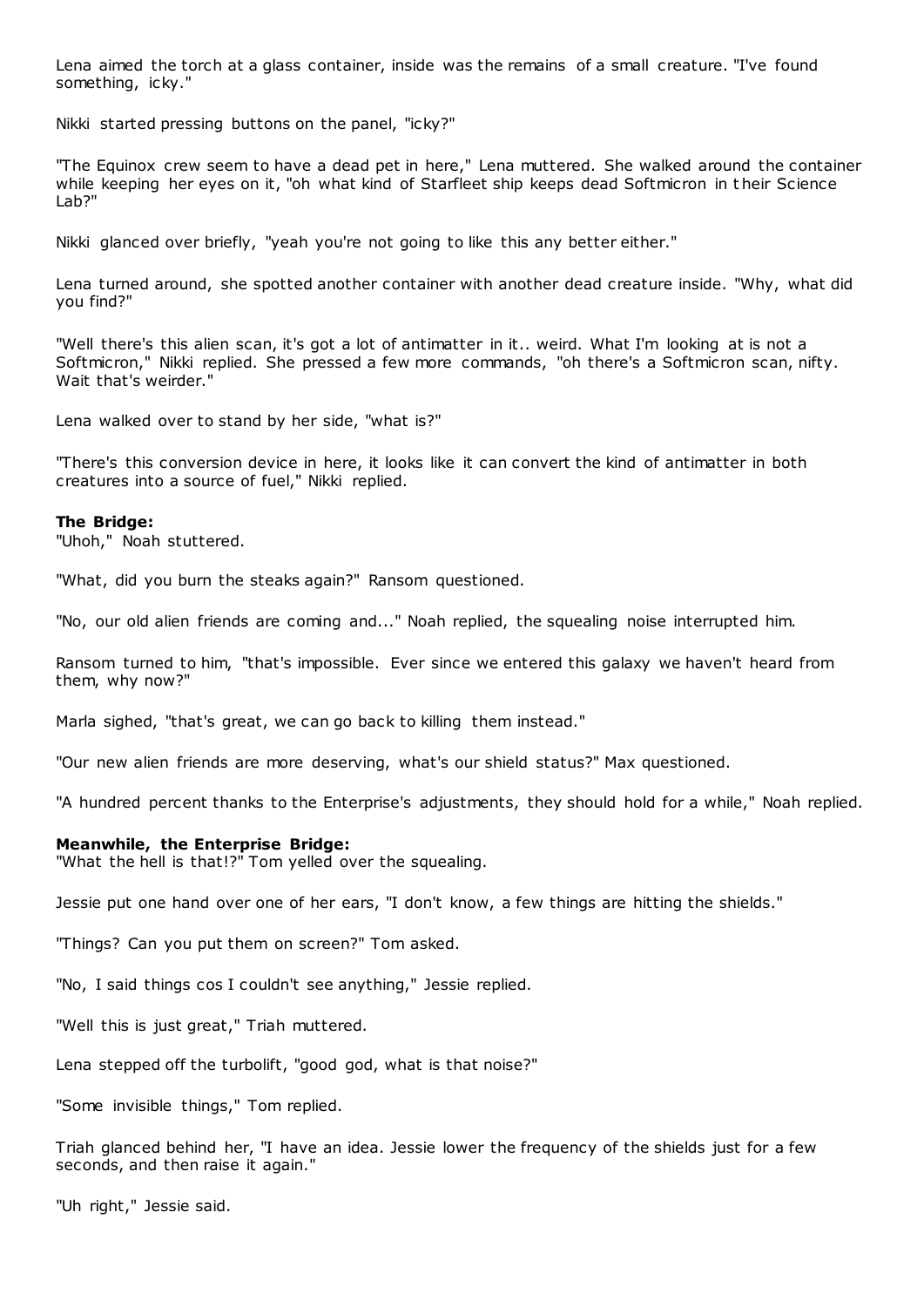"If they're creatures it won't kill them right?" Lena asked.

"No it shouldn't," Triah replied.

Jessie sighed as the noise disappeared, "well it worked."

"Good, Tom tell Security to bring Ransom to me. We need to have a chat," Lena commanded.

"Uh yes ma'am," Tom said.

## **A little while later:**

Ransom and Max were in the middle of a conversation while going down the corridor.

"We'll stick with the newbies, escape from our old friends by going into a game. We could do with that guy who can sense when they're coming," Ransom was saying.

"I think his name was Daniel," Max said.

"Good, so you just have to convince him to come aboard at the right time," Ransom said.

Max watched a girl walk passed him, "I am going to miss this ship though."

"Once we get back to Earth there will be plenty of girls," Ransom mumbled.

"I used to keep telling myself that," Craig said from behind them. They both turned around to find Craig, Zare and Naomi right behind them.

"Lena wants to speak to you, someone's obviously been a bad boy," Zare said.

"This is not good," Max whispered.

"No kidding, Lena's pretty miffed and that's never good. Believe me," Craig said.

Max and Ransom glanced at each other. "It's ok, I think I can handle the little girl," Ransom whispered.

#### **The Conference Room:**

"So, what's this about?" James asked.

Lena looked up at him from her chair, "you'll find out, I am not explaining it twice."

The door opened up, Ransom, Craig, Zare and Naomi walked through them. "Here's your guy, have fun beating the crap out of him," Naomi said.

Lena groaned, "why does everyone assume that violence is the only thing on Slayer's minds?"

Ransom eyes widened, "what?"

James' face dropped, "oh you mean we're not beating him up?" Everyone stared at him. Craig, Zare and Naomi turned to leave.

Lena shook her head, "way to help with my point there, James."

"Sorry," James muttered.

"Wait," Ransom said, he glanced at Lena, then at James and back at Lena. "You two are the Chosens, that can't be good."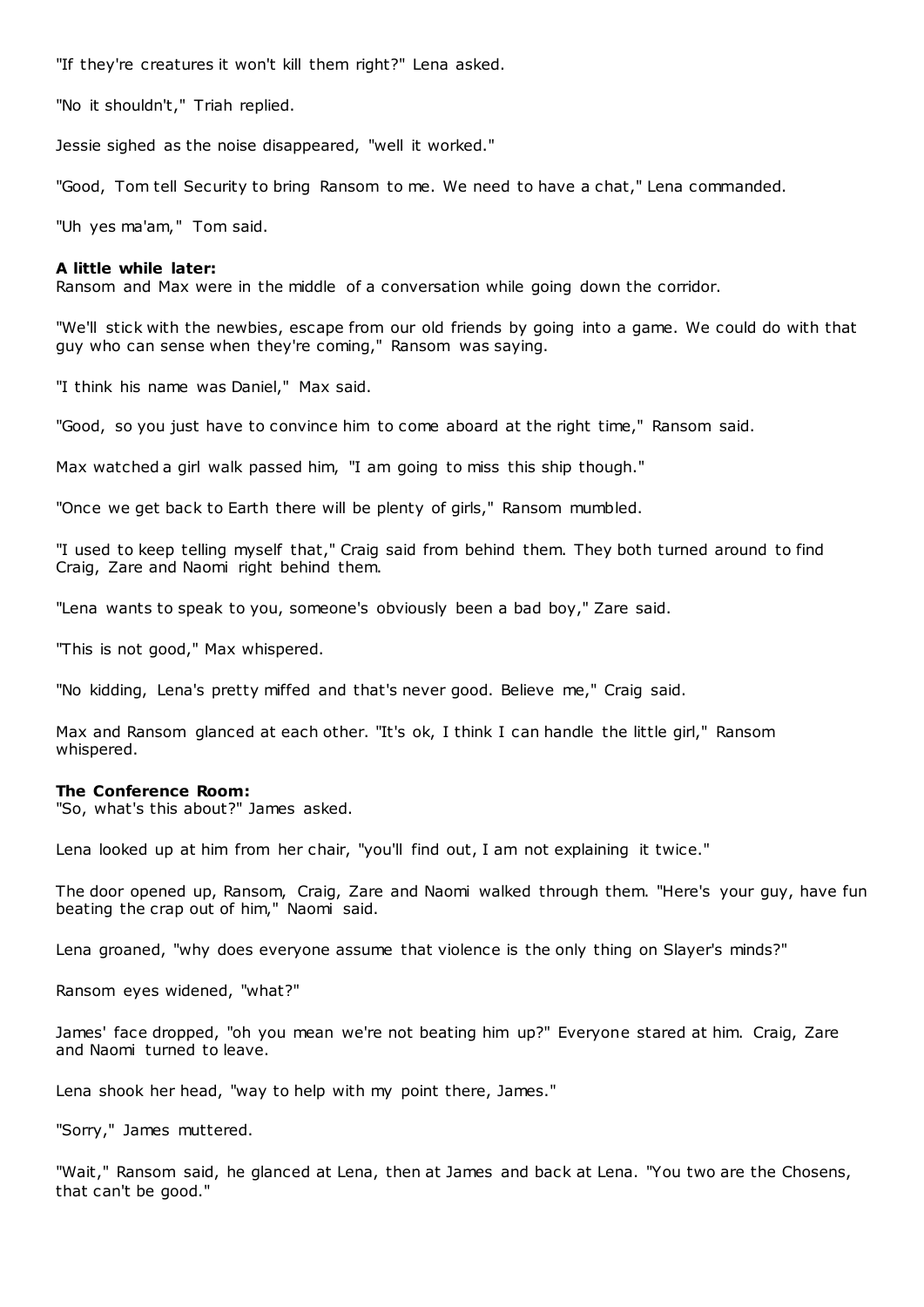"Yeah, you think I got the Captain job because of my looks or connections?" Lena said. James tried to keep a straight face, Lena noticed and glared at him. "You can talk Mr Security Chief."

"I have more experience at security than you have at commanding," James mumbled.

Ransom cleared his throat, "what is this about, I don't think I'm here to witness sibling rivalry."

"Ok Softmicron, ring a bell?" Lena replied. "Or maybe a species from another dimension?"

James looked confused, "you'd better explain this sometime Lena."

"Why don't I let Ransom explain it to you," Lena said.

Ransom sighed, "it's not what you think."

"Let's test that shall we?" Lena said. "You designed a warp core that can be powered by a different kind of antimatter, that you get from the species from another dimension. Once you ran out you decided to get more but you found something a lot better; shapeshifting aliens who create big cubes to destroy cities."

"Ok, maybe it is what you think," Ransom muttered.

"The question is, how?" James said.

Ransom sighed and shrugged his shoulders, "several years ago we met a race called the Ankari, right about the time we were heavily damaged and starving. They gave us food and medical supplies, they also summoned spirits from another realm to bless our journey.

"But they weren't spirits, they were nucleogenic lifeforms. They were emitting high levels of anti matter. We managed to obtain one of the devices that summoned the creatures. We constructed a container that would prevent the life form from disappearing into its realm.

"Something went wrong, it started to vitrify so we tried to send it back, but we couldn't." Ransom glanced at the table, "we examined it, the remains still had the properties we needed." He looked back up, "it was already dead, you would have done the same if it was you."

"Ok the first alien was an accident I'll give you that, but what about the others? Were they already dead too?" James questioned.

"One alien got us ten thousand lightyears c loser in two weeks. It's nothing you can ignore," Ransom replied with a stone cold glare on his face.

"Right, what about the Softmicron, how did they get involved?" Lena asked.

"We captured a few during a game trip we both had, our supply had gone down you see. We discovered Softmicron were similar creatures. Since they have caused a lot of damage, killed millions, we figured killing an odd few of them seemed insignificant," Ransom replied.

"Killing Softmicron for fuel, that's not ok, they have a way of getting us places without killing them," Lena said.

Ransom rolled his eyes, "that's great. A Slayer tries to give me a guilt trip about killing Softmicron. Where's the sense in this conversation?"

"He has a point about that," James said. "But the other aliens we don't kill for a living so..."

"I hardly call it a living," Lena muttered.

"You know what I mean," James said.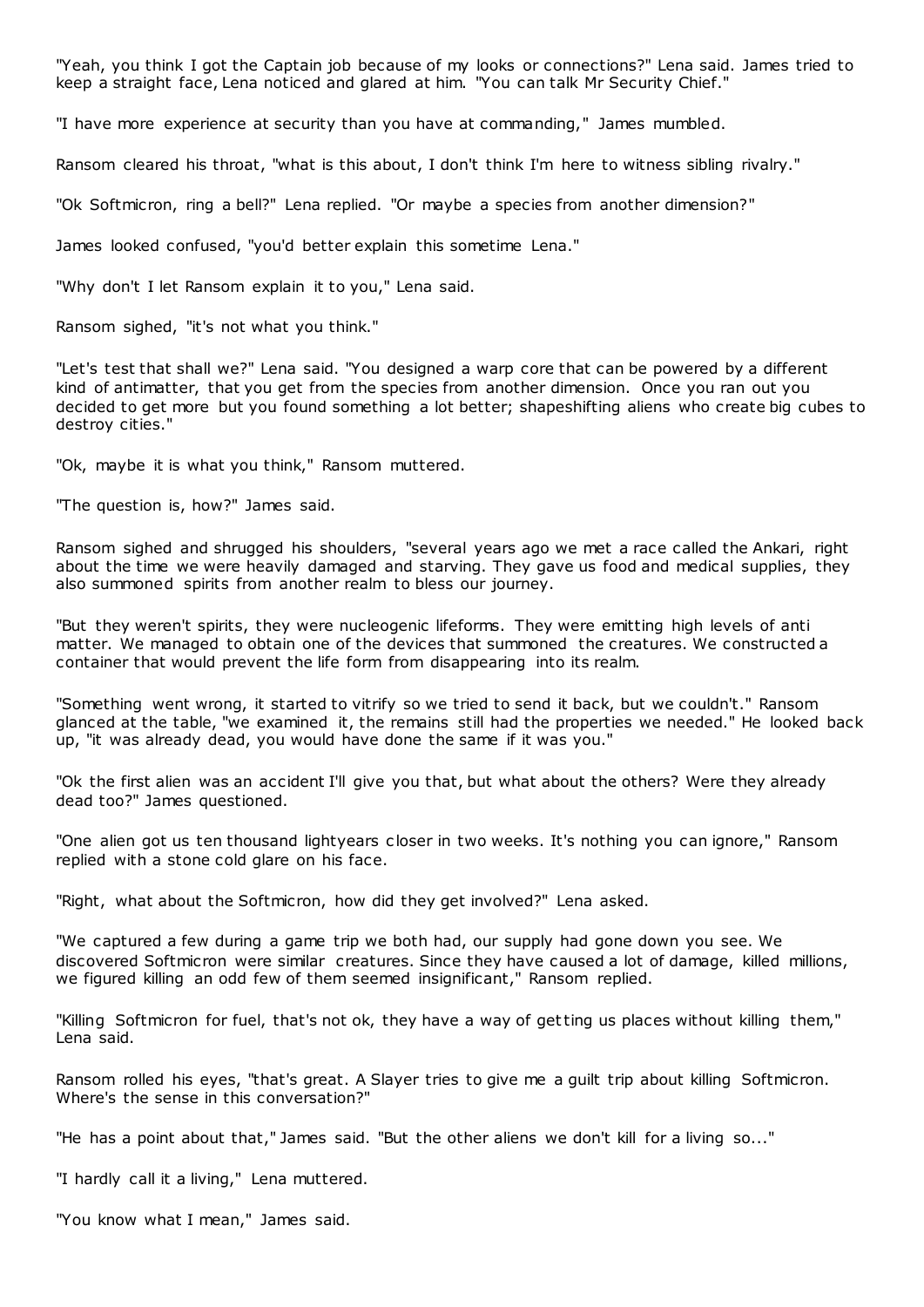Lena leaned on the table, "so are the aliens you killed, the ones attacking us?"

"Yes, we cannot let them through the shields. One of the reasons why we chose Softmicron over them was because they are easier to capture and handle," Ransom replied.

"Right and Softmicron are cute little puppies in comparison," James commented.

Lena raised one eyebrow, "well they're cute."

"They can disintegrate skin cells just in one touch, you'd be dead before you could fight back," Ransom said. "We have a way of trapping them in this dimension remember, the other aliens I mean. It might make them think twice about attacking us again. They haven't attacked us since we arrived in this galaxy anyway."

"You want us to trap one to scare them off, you mean to use one for fuel don't you? Why would we let you do that?" James said.

Ransom narrowed his eyes, "do you know how long it'll take to get home from here?"

"I don't know, a long time. We do have a way of getting home that'll not kill Softmicron, but just injure them," James replied.

"Perfect, you could end up going backwards instead of forwards. Plus you could lose a game by accident and be responsible for countless deaths," Ransom said coldly. "You two aren't getting it, it'll take a few lifetimes to get back. Considering that we don't die in the meantime, which my crew were very close to for the last ten years."

"So mass murder is ok in some circumstances, I'll have to remember that," James commented.

"Maybe he was wrong to kill those first aliens but the Softmicron thing is a much better version," Lena muttered.

"And what do you mean by that?" James asked, looking slightly worried.

"Maybe we can make a compromise. The Equinox can help us repel their old friends in a friendlier way if possible. I dunno, we could capture Softmicron to help us go faster just in case we backtrack with a game. After all, they aren't the nicest species in the universe," Lena replied.

Ransom frowned, "really? What's changed?"

"Yeah, did I fall asleep for a bit of the conversation?" James asked.

"No, mum won't approve of it but I do want to see her again. Plus I'd rather be home before I attend your kid's weddings, or even grandchildren's graduations," Lena replied.

"Ok but you do realise that I don't like this idea," James said.

Lena turned to Ransom, "what about you?"

"Your compromise is good, it's acceptable," Ransom replied.

#### **The next day, Holodeck Three:**

Faye turned to glance at Daniel, "I've always wanted one of these, this'll be good."

Daniel smiled, "yeah it'll be fun to watch."

Faye frowned, "what do you mean by that?" She turned back to one of the punch bags, she hit it and it barely moved.

"Faye this is just a training program for everything, you don't need to do that," Daniel replied.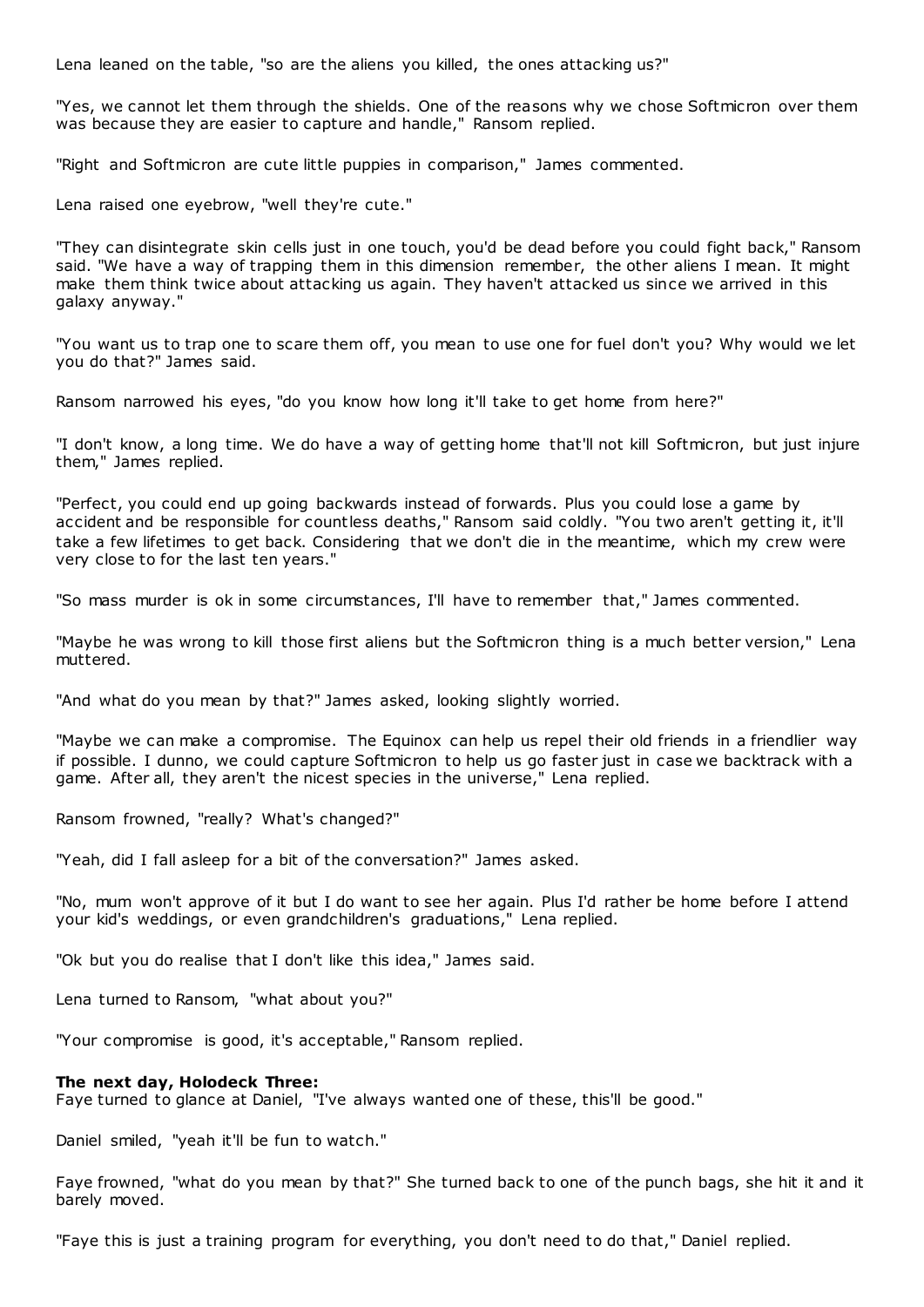"Neither of us need to do that, we can use living punchbags like Ransom or something," James said.

Faye glanced over at him, "why him?"

"I don't know, he bugs me," James replied.

Daniel groaned, "look you two, I didn't waste my time looking up training techniques just to have you stand around and talk."

"Well you didn't tell us what to do," Faye muttered.

The arch appeared nearby, Jessie came through the doors, "hey guys."

"And on that note I say bye," James said. He glanced at Jessie, "right?"

"Not yet," Jessie replied. She turned to Daniel, "I heard one of your students isn't coming to you anymore, can I replace her?"

"What?" James said.

"I second that, I don't train witches or even just plain telepaths," Daniel said.

"Well the reason why you're training Faye is because some of the training is similar. Training me won't be any different," Jessie said.

"No because you're not telepathic or a Slayer. I don't know any witch stuff and I'm not doing anymore research," Daniel said.

"Why don't you train with Juna," James said.

Jessie glanced at him, "when did you start hating me?"

James glanced at the ground, "forget it."

Daniel sighed, "just a thought, why do you want me to train you anyway?"

"Well you said once that you were training James just to stop him from turning evil in future, I could do with that," Jessie replied.

"I don't need that kind of training," James pouted.

Daniel shook his head, "yeah I'm sure, it's also telepathic training, remember?" He turned to Jessie, "fine you can join us. Just so you know, Lena always skives, she hasn't really left."

"Skiving, why didn't I think of that?" James muttered.

"Fine skive, end up like Faye," Daniel said.

Faye frowned, "hey, I'm not that bad."

"Right, everyone's thoughts sound like normal talking to you," Daniel muttered.

"That's a sign that I'm good at telepathy," Faye said. Everyone stared at her, "ok ok, I get the point."

In: "Paris to Stuart, no it's um Rex right, uh Rex-Stuart. Ah damn it."

"Either way he's got you," James commented.

"I think he just got you as Stuart was the first one he said," Daniel said.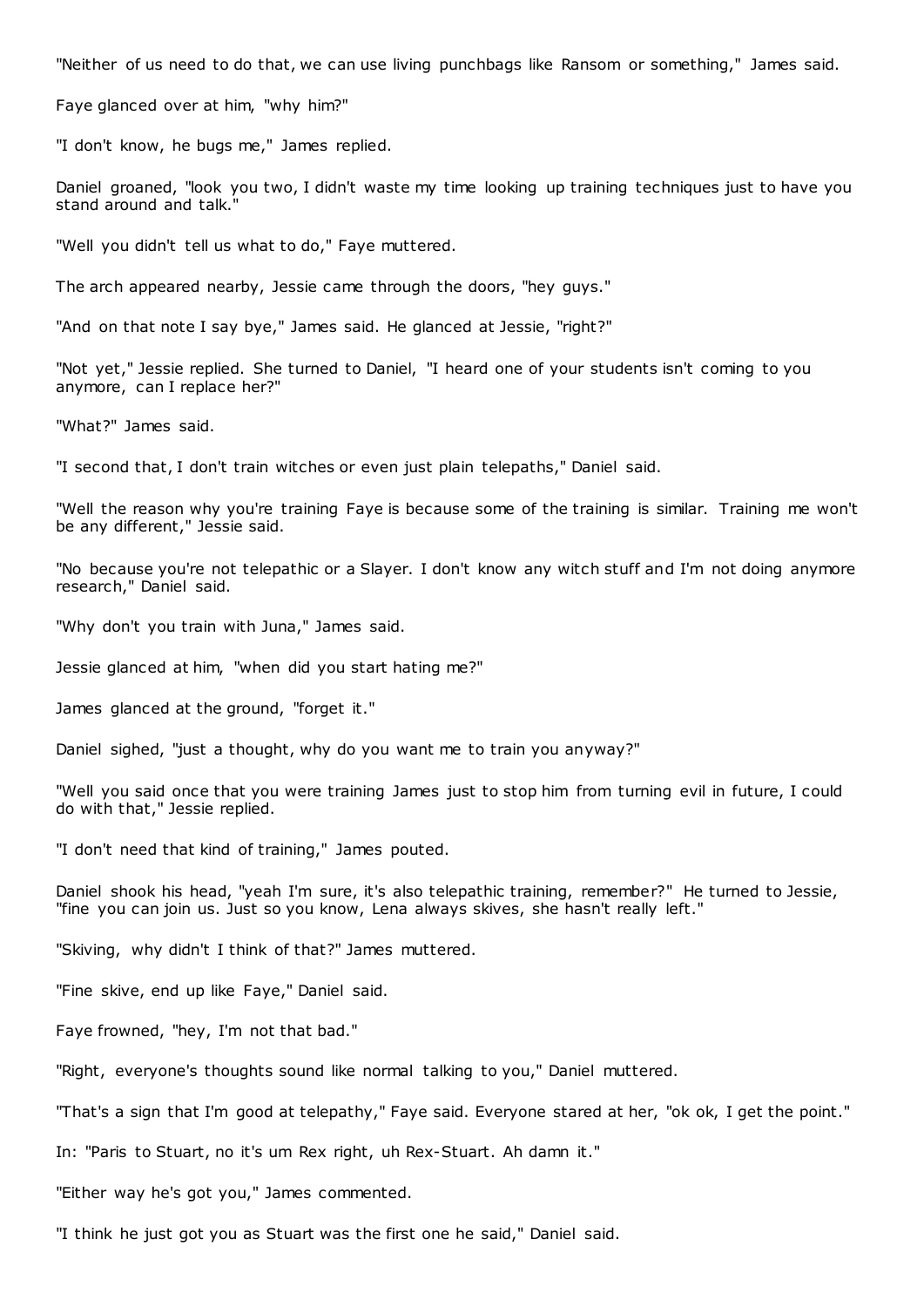Jessie sighed, "I told him just today to contact me with Rex-Stuart." She tapped her commbadge, "Rex-Stuart to Paris."

In: "Hey I got it, was it Stuart then?"

"No you just got James, what do you want?" Jessie replied.

In: "James, are you skiving again?"

"No it's Craig shift you idiot," James muttered in response.

In: "Oh ok, Jessie are you still there?"

"Yeah it's my commbadge you idiot, I contacted you after I heard you trying to get me, and got James," Jessie replied.

In: "Oh that's right."

In: "Engineering to O'Tani."

"Great this means I have to research commbadge usage training," Daniel commented.

In: "Hey shut up! Anyway Jessie, we need you on the bridge."

"I think I got the idea," Jessie muttered. She headed out of the room.

Faye tapped her own commbadge, "yeah?"

In: "Can you come to Engineering?"

"Sure," Faye replied. She headed for the arch.

"I feel so unwanted," James said sarcastically.

Daniel rolled his eyes, "you can go now, you may as well."

"Thanks," James said, he rushed out of the room leaving Daniel on his own.

#### **Engineering:**

Lena stepped through the main door, she headed over to Faye, Tani and Marla, "how's it going?"

"Quite well, it should be finished in a few days," Tani replied.

"Let's hope our friends don't get through the shields before then," Lena said.

"They won't, they only got through our shields easily because we were badly damaged," Marla said.

#### **Meanwhile, the bridge:**

Jessie stepped out of the turbolift, "so what's up then?"

"Did you not feel the ship shake before? We've been hit by a gravimetric surge," Tom replied.

"A what surge, Tom I don't speak technobabble," Jessie said.

"Ok something just shook the ship," Tom muttered.

Jessie took her station, "better."

"Where's it coming from?" Tom asked.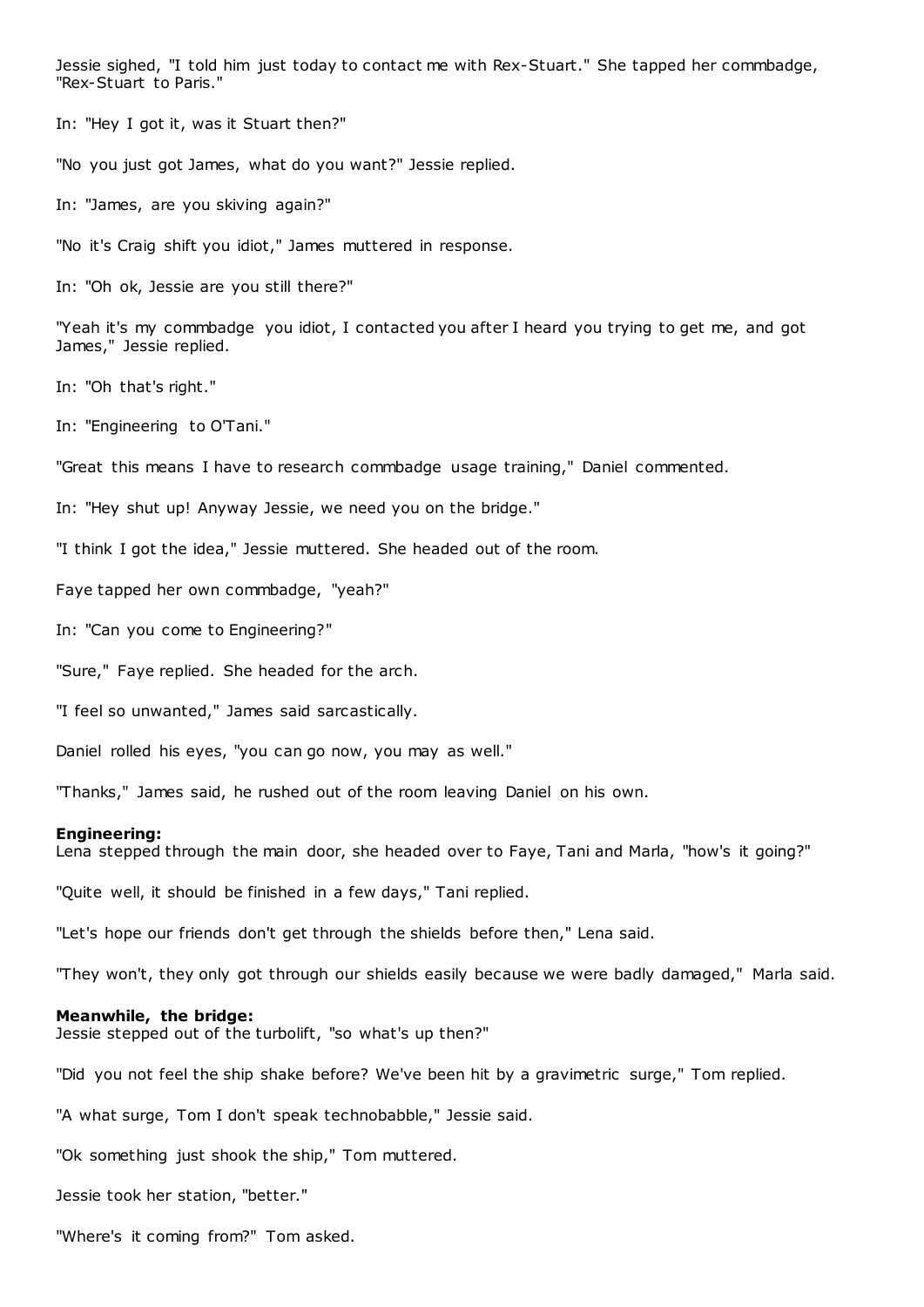"I don't know, there's nothing but a newly formed nebula around here," Triah replied.

"It's probably that then, nebulas are very dangerous in this series," Jessie commented.

## **Engineering:**

An alarm went off nearby the warp core. Faye rushed over to one of the stations, "the warp core's destabilising."

Marla made her way to another station, "a spacial rift is opening nearby."

"Great, just great," Lena muttered.

### **Bridge:**

"Well I was close, a spacial rift is opening nearby the nebula," Jessie said.

"Move us away Bryan," Tom ordered.

"We can't, something is keeping us here," Bryan muttered.

"Who didn't see that one coming?" Jessie commented.

### **Engineering:**

"We're losing containment," Faye stuttered.

"Ok, everyone get out, now!" Tani yelled loud enough for everyone to hear. Everybody but Lena, Faye and Tani ran out of the room.

Lena glanced at Faye, "you too, Faye."

Faye nervously looked over at Tani, then back at Lena, "um ok." She followed everyone else out.

Lena looked up at the core which was glowing, "what the hell?"

"What?" Tani said, she then noticed the core. "That's not good either." Her console suddenly exploded, knocking her to the ground.

Lena tapped her commbadge as she rushed over to Tani, "Sickbay, Tani needs your help." What looked like a lightning strike emerged from the warp core and hit the ground nearby her.

In: "I'll beam both of you, Engineering is very unstable."

"But someone has..." Lena stuttered, the ship shook violently and she fell to the ground. She and Tani dematerialised.

#### **Sickbay:**

Lena opened her eyes, the bright lights were in her eyes and her vision was blurry. An unfamiliar female face suddenly appeared in front of her, "it's ok, you just hit your head."

Lena quickly sat up, she looked around the room and found it filled with unfamiliar people. Tani was sitting nearby looking equally confused. "Tani, who are these people?" Lena asked.

Tani shrugged, "beats me."

The woman, who was Crusher by the way, walked over to a young shaved haired woman lying on the end biobed. She and another nurse struggled to calm the woman down.

"Why is it so warm in here?" Tani grumbled.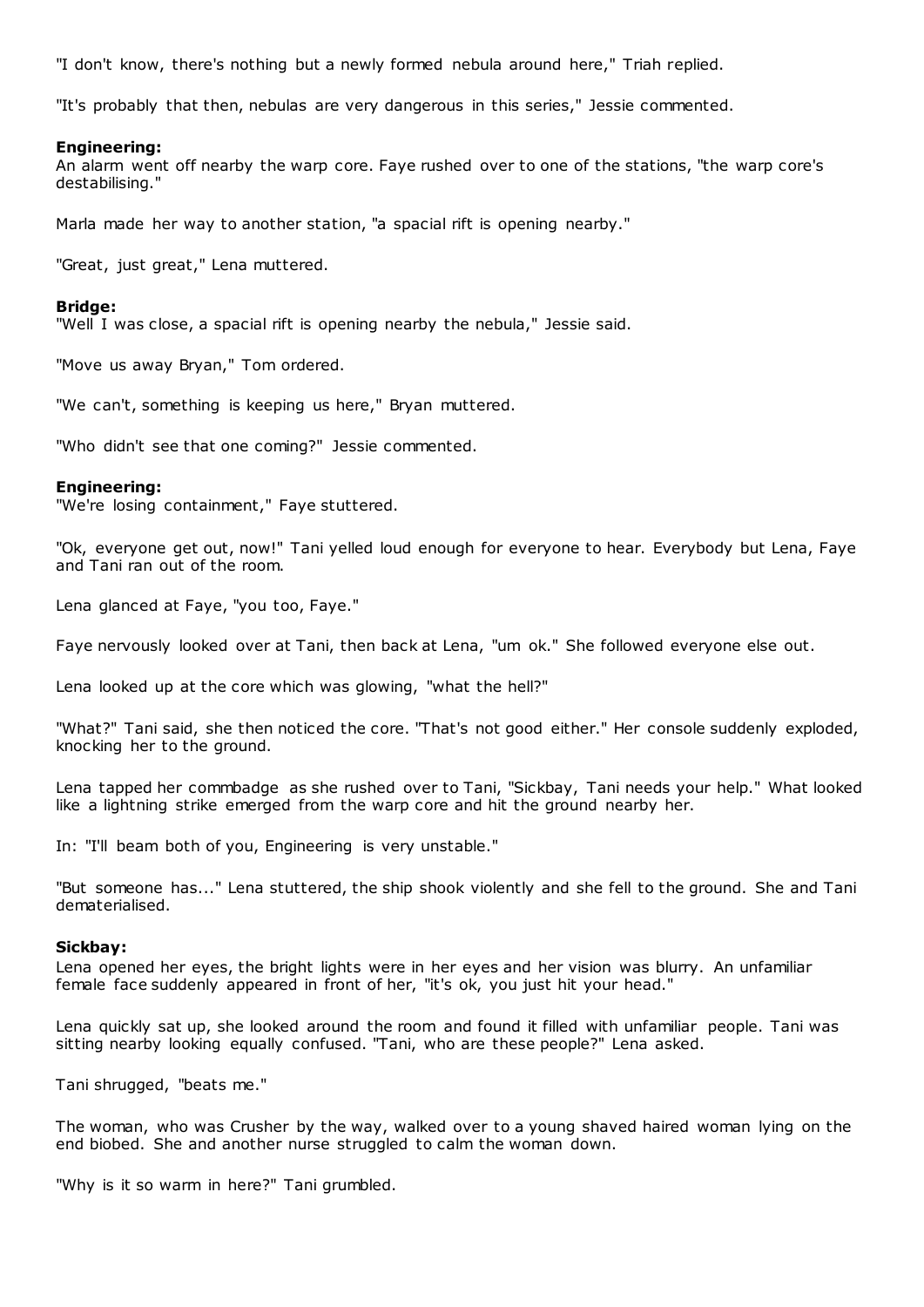Something hit the door from the outside making Lena and Tani jump a mile. "What was that?" Lena said nervously.

A few nurses came over to them looking panicky. "Come on, we've got to go," one of them said.

"Why, what's going on?" Tani asked.

"Borg are trying to break in," one nurse replied.

Lena slid off the biobed, "ok somebody explain to me again, what the hell is going on?"

"I think we should go now," Tani stuttered, eyeing the door which had several large dents in it. She, Lena and the nurses headed for the Jeffries tube door. Crusher stayed nearby the door.

"I swore I'd never use one of these things," she muttered. "Computer activate the EMH program."

Doctor Jones appeared in the middle of the room, "please state, hey what's going on? This isn't Voyager's Sickbay."

"How did he notice the difference?" Tani asked from the tube. Lena pushed her, they both continued on.

"What are you talking about, oh that doesn't matter," Crusher said. "Twenty Borg are about to break through that door. We need time to get out of here, create a distraction."

"Borg? We just left Borg space," Doctor Jones grumbled. "Wait, distraction. What can I do to distract them?"

"I don't know, do a dance, tell a story, sing, anything!" Crusher stuttered. She climbed int o the tube, closed the door behind her.

The main door fell apart, a small army of drones slowly made their way into the room. "Sing, ok I will. Laaaa laaaaaa, uh... think of a song, oh screw it. Laaaaa, laaa," Doctor Jones sang. Some of the drones collapsed with sparks coming off them.

Meanwhile in the tube, several nurses and patients had covered their ears. "What is that sound?" Tani moaned.

"Sounds like the doc singing," Lena muttered.

"Right, we should go this way," Crusher said. She crawled down one way, everyone else followed her. Lena and Tani crawled down a different path. They both stopped so far down the corridor.

"Ok what's going on?" Lena asked.

"If I knew, I'd tell you," Tani replied.

"Maybe I should get to the bridge," Lena said.

Tani nodded her head, "yeah I'd better check on Engineering, somebody should be trying to contain it."

#### **A little while later:**

A Jeffries tube door opened nearby a Borg looking corridor, Tani climbed out of it. She immediately noticed the state of the corridor, "oh... my... god, how long was I unconscious?"

Further down the corridor she could hear familiar voices yelling. She tried to look passed the drones, but she couldn't see anything else. Craig then appeared from a corner further down, he almost ran into a drone. Faye appeared around the corner not long afterward.

"Guys!" Tani yelled to get their attention.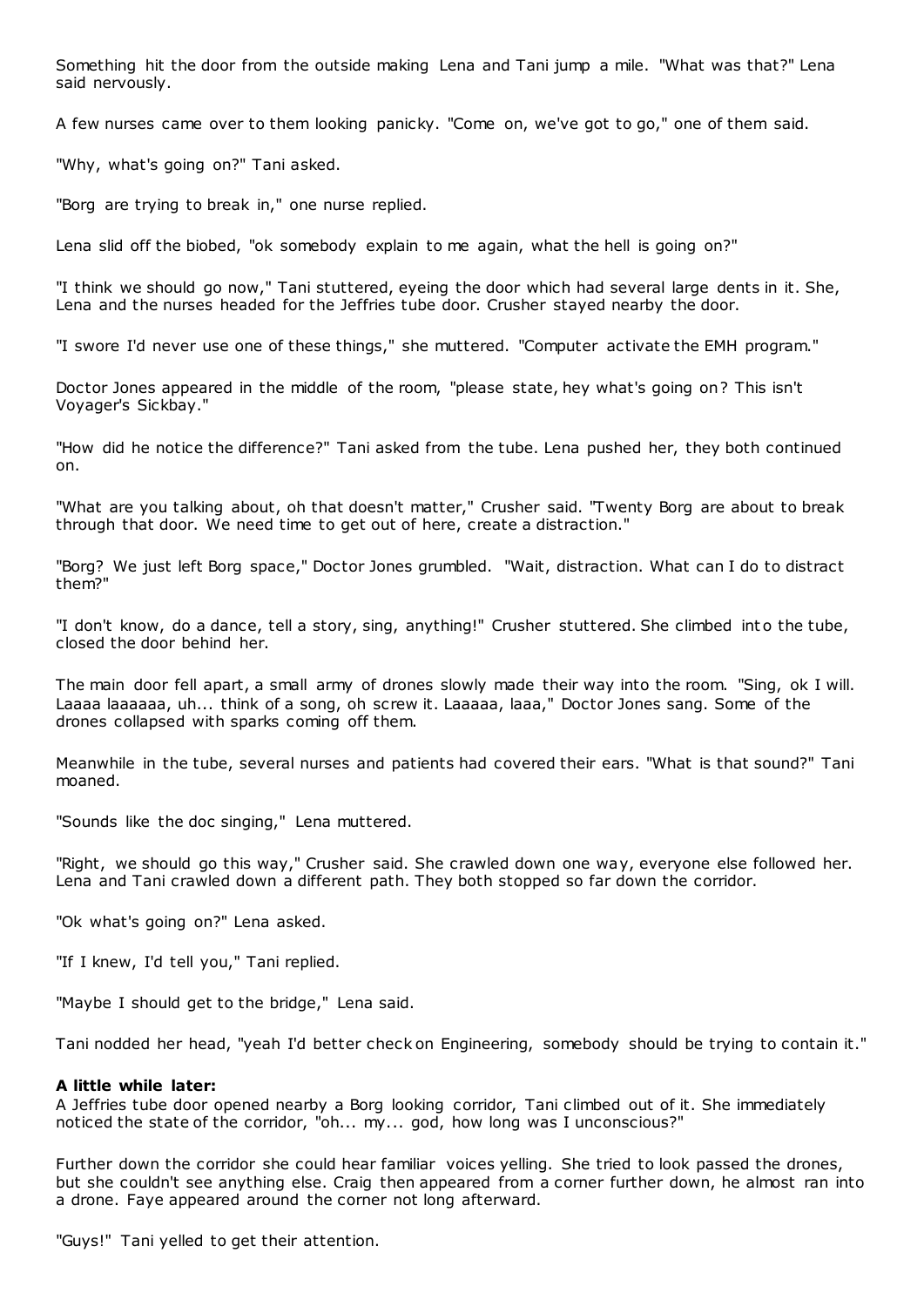Craig and Faye ran up to her. "My god this place is freaky," Craig muttered as he tried to catch his breath.

"What's going on? One second I'm in Engineering trying to stop a core from destabilising, the next the Borg are attacking and there are weird people in Sickbay," Tani questioned.

"Beats me, I mean I was on Voyager before and now, where are we?" Craig stuttered.

"Yeah where are we?" Faye asked.

Tani frowned, "you were on Voyager? That's weirder. You're on Deck 16, I think."

"We don't have a Deck 16," Faye muttered.

Craig looked confused, "who are you anyway?"

"Ok this is a practical joke isn't it? I'm Tani, duh," Tani replied.

Craig and Faye glanced at each other. "She must be a crewmember here," Faye said.

"Which ship is this?" Craig asked.

Tani rolled her eyes, "oh my god no, it better not be what I think it is."

A Borg drone walked passed Faye, she screamed and ran off down the corridor.

"Look what year is this?" Tani asked.

"Uh 2373," Craig replied.

Tani sighed, "that's why you don't know me, I'm still on the Borg Sphere."

Craig's eyes widened, "ah you're a Borg, get away from me." He ran off after Faye.

Tani raised her eyebrow, "this is just great." She tapped her commbadge, "Henderson to Janeway." She didn't get a response. "Ok wrong timeline, wait I should get the older Janeway instead. Then again it's the Enterprise. So why are Craig and Faye here? This is confusing!" She followed the other two down the corridor.

#### **Meanwhile, the Bridge:**

The entire room was in chaos as Lena stepped off the turbolift, she looked confused as she noticed Picard, Data, Riker and Troi were around.

Tom was nearby his chair yelling at Riker. Jessie was standing near t actical looking confused, Triah was sitting at opps looking more confused as Data was standing nearby trying to get her attention. Troi was sitting silently, while Picard was obviously trying to calm everyone down.

"Look I don't take kindly to people abduc ting me or something!" Tom yelled.

"We didn't you stupid blond idiot, you just appeared out of nowhere!" Riker yelled back.

"People, calm down," Picard said.

"I sense confusion," Troi commented.

"No kidding Sherlock," Jessie muttered.

"Ok who are you weird people?" Triah asked.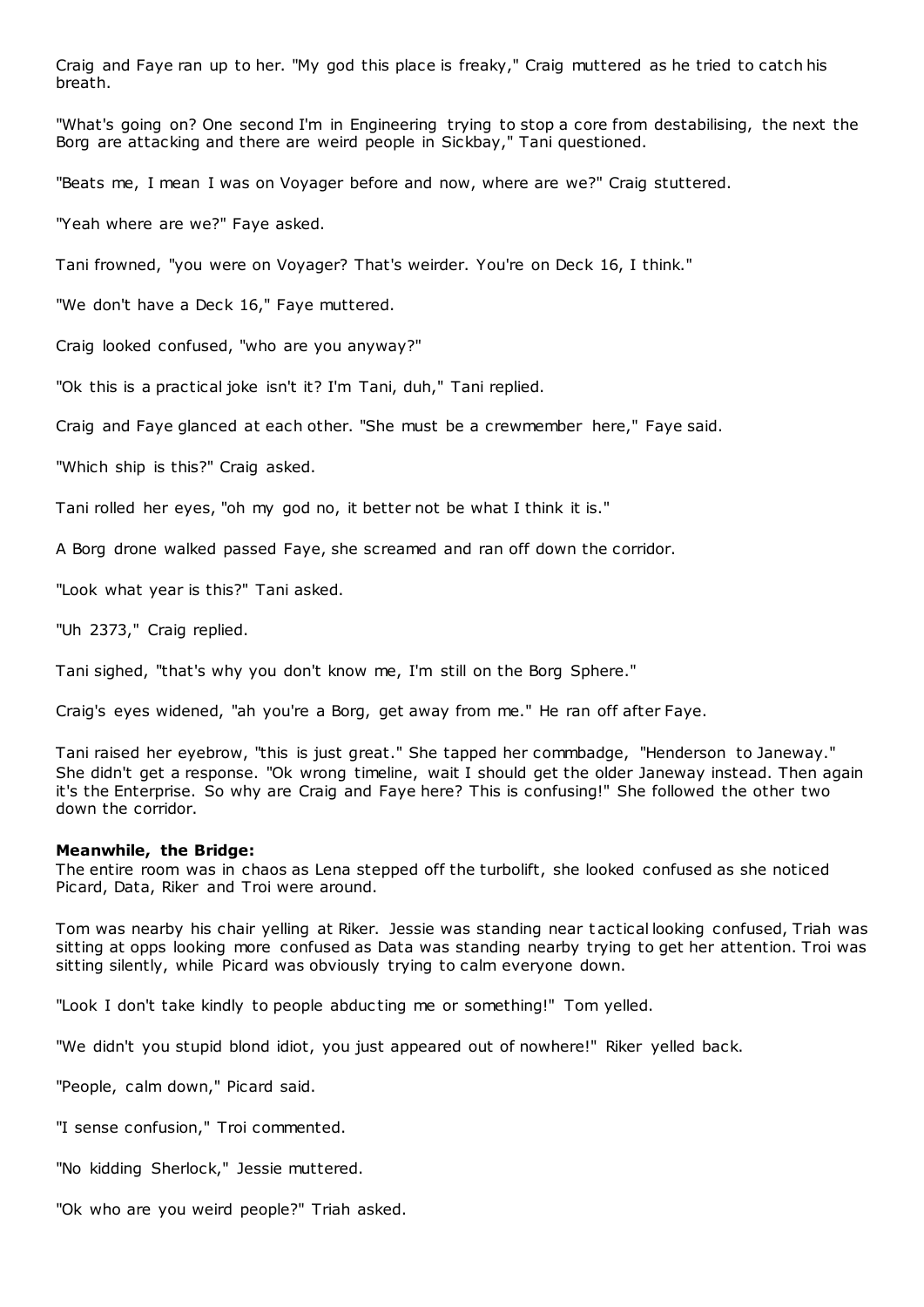"Miss, can you please get out of my seat," Data said to her, she continued to not notice him.

Lena couldn't take it anymore, "will everyone just shut up right now!" Everyone looked at her with blank expressions on their faces.

"Thank you, Miss um..." Picard said.

"Just call me Lena," Lena muttered. "Can someone tell me what you people are doing here?"

"I dunno, somebody must have abducted us," Tom replied.

Lena frowned, "no Tom, we're meant to be here."

Tom gasped, "how do you know my name?"

"What is this, some kind of joke?" Lena asked.

Picard walked over to her, "you're Borg aren't you?"

"Used to be, now what are you doing on my ship?" Lena replied.

Picard sighed, "I'm afraid this is my ship, it's too new to have had a previous commander. Security take her away." He didn't get a response at all. "Great the comm is down again."

"Why is this guy looking at me funny?" Triah asked, pointing at Data.

"You are in my chair, miss," Data replied.

Triah stood up, "oh sorry."

"Hang on, you want to arrest me, why?" Lena asked.

"Something is obviously going on, I blame you," Picard replied.

"Why cos I used to be Borg?" Lena said.

"Not exactly, you're obviously in league in some way," Picard said.

"Didn't you used to be Borg?" Riker questioned.

"Shut up Will," Picard snapped.

Tom stood in the centre of the room, "ok I'm not getting any nicer here. Somebody tell me what's going on before I get nasty."

Jessie burst out laughing, "oh that's a good one Tom."

"I don't understand why all of us just appeared here, how is this happening?" Triah stuttered.

"Maybe our Borg friend can tell us," Picard said.

"Hey I'm just as confused as the rest of you," Lena snapped.

"Yeah right, Mr Data, Counsellor, please take her to the Brig," Picard ordered.

"Yes sir," Data said. He and Troi headed over to Lena.

"Wait, this ship is new? Oh crap not again," Lena muttered.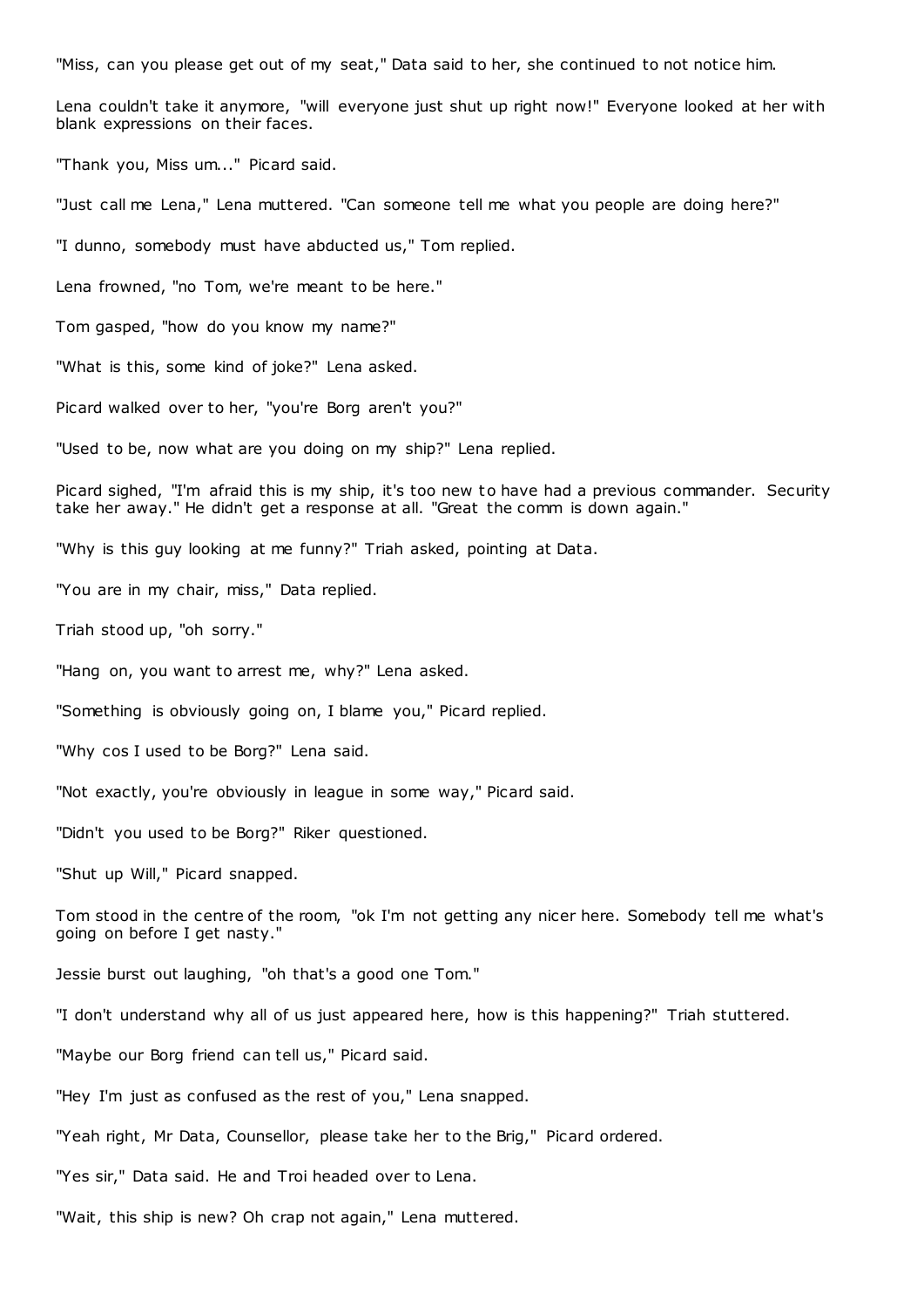Troi frowned, "you think you've gone back in time?"

"You read my mind," Lena said. She pulled her arm out of Troi's grip but failed to get out of Data's, "get off me."

Troi turned to Picard, "Captain I..."

"Just take her to the brig, we'll talk afterwards," Picard commanded.

Data guided Lena into the turbolift, Troi followed them. "Brig," Data said.

"This is ridiculous," Lena muttered. Troi and Data suddenly disappeared, Lena glanced around looking confused. "Weird, Engineering."

The turbolift stopped a few seconds later, Tani rushed inside. The turbolift started to move again, "computer halt." Lena eyed her. "Borg have overrun Deck 16."

"Great, the original Enterprise crew have overrun the bridge. We've obviously gone back in time to about 2372, the Borg took over the Enterprise then," Lena said.

"Actually 2373. It's weird, I ran into Craig and Faye. We didn't get the Enterprise until 2378," Tani said.

Lena looked even more confused than before, "yeah and Tom, Jessie and Triah were on the bridge."

"We should go somewhere no one will go. They seem to be using the second Sickbay even in the early days, we can go to the first one," Tani said.

Lena nodded her head, "good idea. Computer Deck 7."

## **The main Sickbay:**

As expected the room was quiet, Lena and Tani made their way into the room.

"Everything was normal until the warp core started glowing, did it somehow send us back in time?" Tani asked as she sat down on a biobed.

"Well that would make sense if we were just here, but other people who were on Voyager in 2372 are here too," Lena replied.

Tani sighed, "Craig said it was 2373 Lena."

Lena leaned on the nearby console, "wait a minute. The bridge crew didn't seem to notice or if they did, even care that Borg are on the ship. Plus Triah didn't know who Jessie and Tom were, if it was 2373 she'd know right?"

"So what are you saying?" Tani questioned.

"I don't know exactly," Lena replied.

"Doc is that you?" a familiar voice called from the office. Lena and Tani turned to see who it was. "Oh it's you two, what are you doing here?" Nikki asked.

Lena and Tani glanced at each other. "This is getting annoying, has everyone on our crew got a temporal implant?" Lena muttered.

"If they did, Craig and company would recognise us," Tani said.

"What are you talking about?" Nikki asked.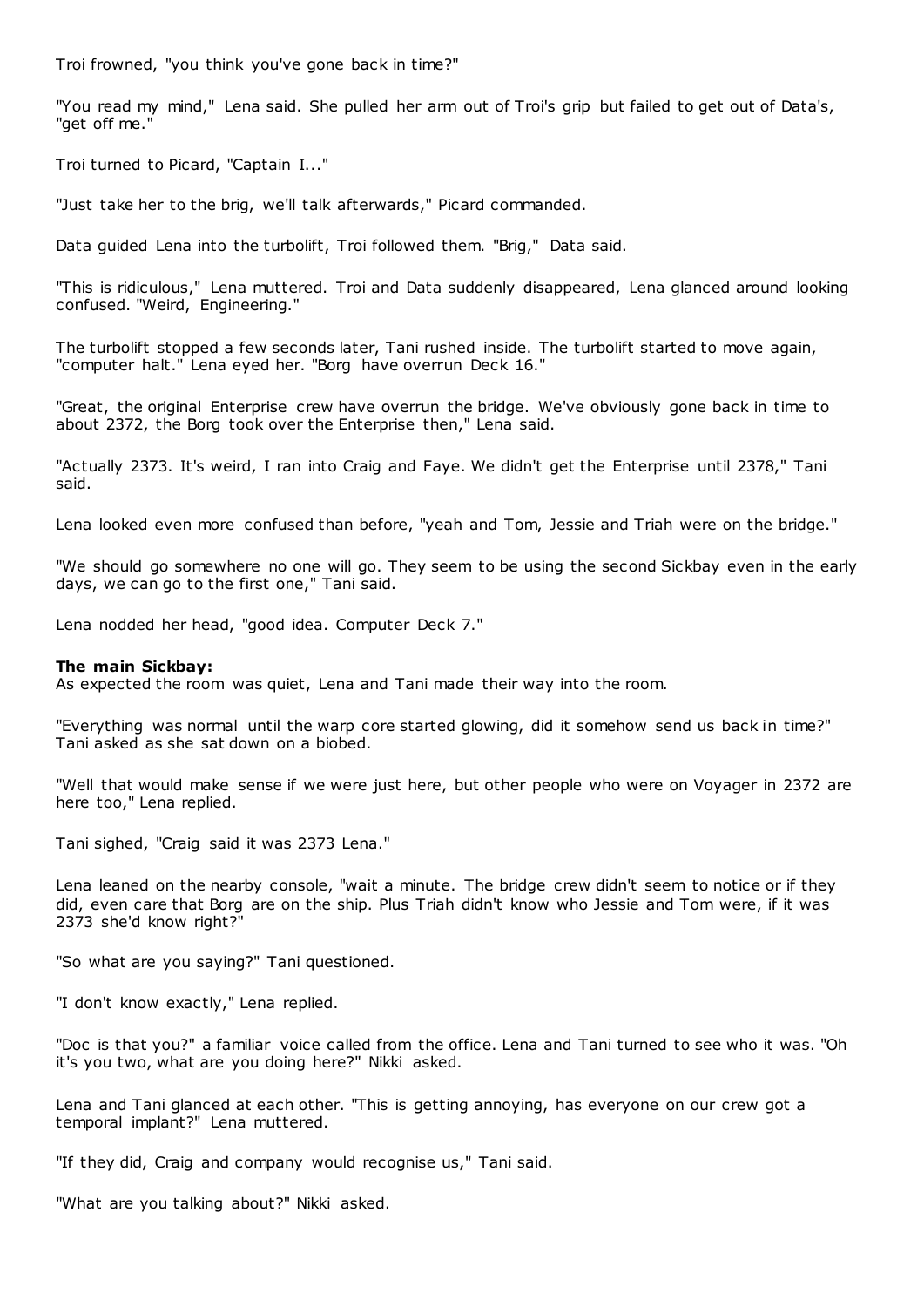"Nikki, what year is it?" Lena asked.

"2379, why?" Nikki replied.

"I have a strange theory," Lena said.

Tani glanced at her again, "please share."

"That anomaly thing has fractured the ship, time wise," Lena said.

"Cool," Nikki commented.

"You mean in certain parts of the ship it's a different time?" Tani questioned.

Lena nodded her head, "it makes a bit more sense. The bridge crew are a year behind Deck 16, this Sickbay is a year before us, plus it explains why the comm won't work."

"That sounds familiar," Nikki commented.

"It does?" Tani said.

"Yeah, one Tolg ship got hit by a surge of some sort. It split the ship into different time periods, the ship had to be destroyed because it was confusing the collective," Nikki said.

"It's confusing us. If it's 2372 and 2373 on Decks 1 and 16, why is people that should be on Voyager there?" Lena questioned.

"And why are you two here?" Nikki asked.

"We've got temporal implants to protect us from time changes," Tani replied.

"The others don't though," Lena said.

"Hmm, all we need to know really is which timeline this whole thing happened in," Nikki said.

"Do you know how to fix this?" Lena asked.

"Not exactly, the Tolg had to destroy that ship remember," Nikki replied. "The Tolg are experts at time travel, I think I know a way that'll get you to go back to where the event happened."

"Well it was our timeline, I think. There was a surge that screwed up the warp core," Lena said.

"Yeah that's great, I know what to do," Nikki said. She walked around the console, she started to work on it. Lena watched her, Tani jumped off the biobed and stood on the other side of Nikki. "This'll take a while, but this stuff will help us, I'm just not sure how yet."

"Chronotons, do we have any of that?" Tani asked.

"We can replicate it, I think anyway. The doc'll know," Nikki replied. "Computer activate EMH."

Freddie appeared in the middle of the room, "please state the nature of the medical emergency."

"Doc can we replicate a chronoton supply or something?" Nikki asked.

"I think so, why would you want that?" Freddie replied.

"Hang on, it won't work. We wouldn't be able to transport the stuff through the time periods, even if we did have a plan on how to use it," Tani said.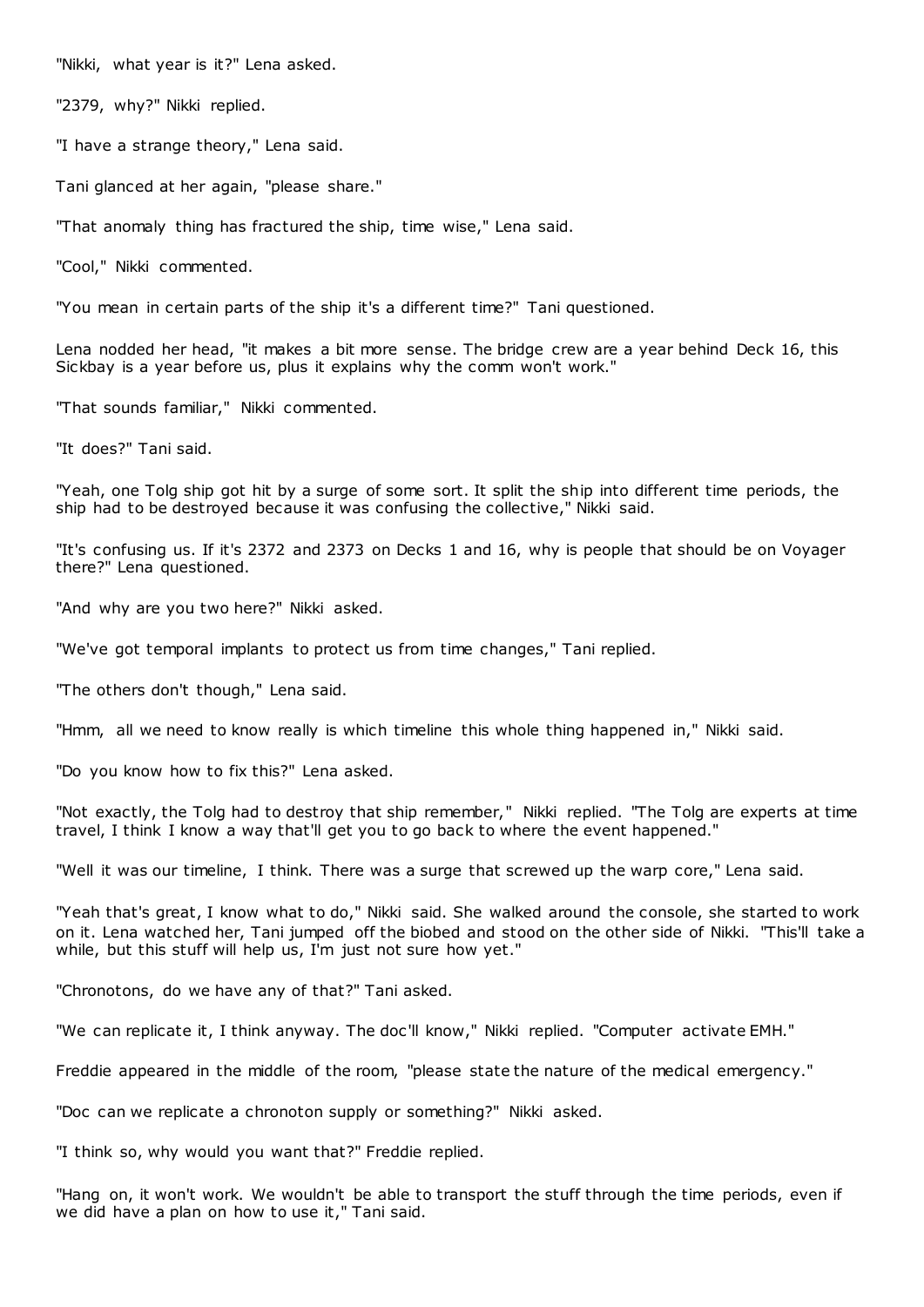"Maybe we could replicate a hypospray casing with chronotons in it," Lena said.

"We could do that," Freddie said.

Tani turned to Lena, "you've got a plan face, share."

"Well Nikki can work on the plan for curing the ship," Lena said, glancing briefly at Nikki. She nodded her head. "Meanwhile we can recruit some people.

"How are we going to do that?" Tani asked.

"Easy, inject chronotons into them. That should make them immune to the changes, right?" Lena replied.

Nikki nodded her head again, "you're getting there fast, impressive."

"I could have done with this stuff when Q was messing with the timeline," Lena said.

Tani sighed, "ok, say we can recruit a few people, who are we going to recruit? We don't know where everyone else is, let alone when everyone is."

"We know Deck 1 and 16, that's a start," Lena said.

"I'm not going back to Deck 16," Tani muttered.

"Ok, I'll go to Deck 1, you look around for anyone else," Lena said.

"Why should you go to Deck 1?" Tani asked.

"Because I have unfinished business there," Lena replied.

#### **The Bridge:**

Riker leaned on the tactical station, "so, what are you doing tonight honey?"

Jessie glanced at him, "I'm busy, but I can make time for a little neutering if you want."

Riker turned pale, he walked away looking nervous, "boy, that girl's nasty."

"You're telling me," Tom commented.

Lena stepped off the turbolift, "hi guys."

Picard turned around, he turned red in the cheeks, "you again! Where are my crewmembers?"

"They kinda disappeared," Lena replied.

"What, how?" Picard questioned.

"Would it be wrong to date a Borg girl, sir?" Riker asked quietly.

Picard glared at him, "Will, shut up."

Lena rolled her eyes, "well at least we have something in common Picard, we both have, how can I put it, out of control first officers."

"How can you have a first officer, you look too young," Picard questioned.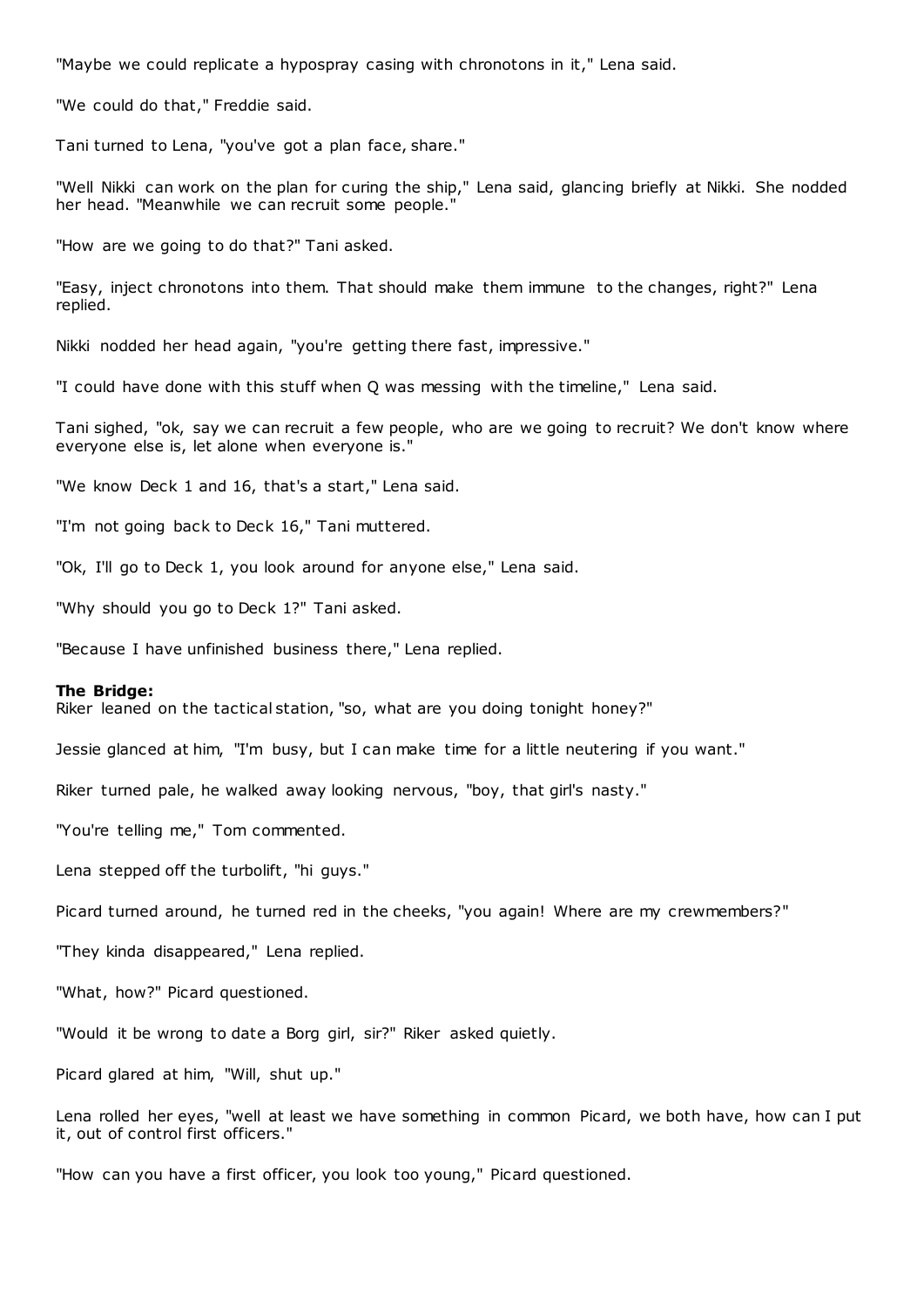"Oh in my mini Borg collective age doesn't matter," Lena said sarcastically. "Look I don't care if you believe me or not but the ship's been split into different time periods. In about five years I'll be in command of this ship."

"That's even less believable than the ship being split into different time periods, which by the way is stupid," Picard said.

"How do you explain your crewmembers disappearing in the turbolift?" Lena questioned.

"I don't," Picard replied.

"Let me then," Lena said.

Picard sighed, "no, there's no way you can be in command of the flag ship, Borg or not."

"Do you know Voyager?" Lena asked.

"I know of it, yes," Picard replied.

"Speaking of which," Jessie commented.

Lena glanced at her briefly before looking back at Picard, "as Tom and Jessie will tell you, Voyager got lost in the Delta Quadrant years ago. There will be a war in the Alpha Quadrant soon, Voyager will be brought back during it in 2378. At that time the Enterprise has been taken over by the enemy. Several Voyager people overthrow the Enterprise, later the enemy sends both ships back to where Voyager got lost back in 2370."

"That's good, how did she know that?" Tom asked.

"Because I joined the crew three years in your future," Lena replied.

"This is unbelievable," Riker muttered.

"I agree with you Number One," Picard said.

"Ok, you want proof then?" Lena questioned.

"If that's possible," Picard said.

Lena looked around the room, "ok Riker, Picard, the Enterprise before this one partially crash landed on a planet after an attack by the Klingons, not long before Voyager got lost might I add."

"Nice try, but anyone can find that out," Picard said.

"Maybe, all the details were classified to Captains and above. Let me see, the Klingons kidnapped your Chief Engineer, they tapped into his visor so they could see the shield configuration. You destroyed them by making them cloak, it was an old ship after all. Also a man called Soren tried to get into a thing called the Nexus, but was killed, as well as Kirk who was in this Nexus for eighty years ," Lena said. She got her breath back, "how did I do?"

"So you have access to classified information," Picard muttered.

"I didn't know much of this before. While I was in a timeline I was still the Captain in, I looked it up," Lena said.

"So how do you explain us being here?" Jessie asked.

Lena looked briefly at the floor, "I don't, not yet. You, Tom and Triah were on the Enterprise bridge when it happened."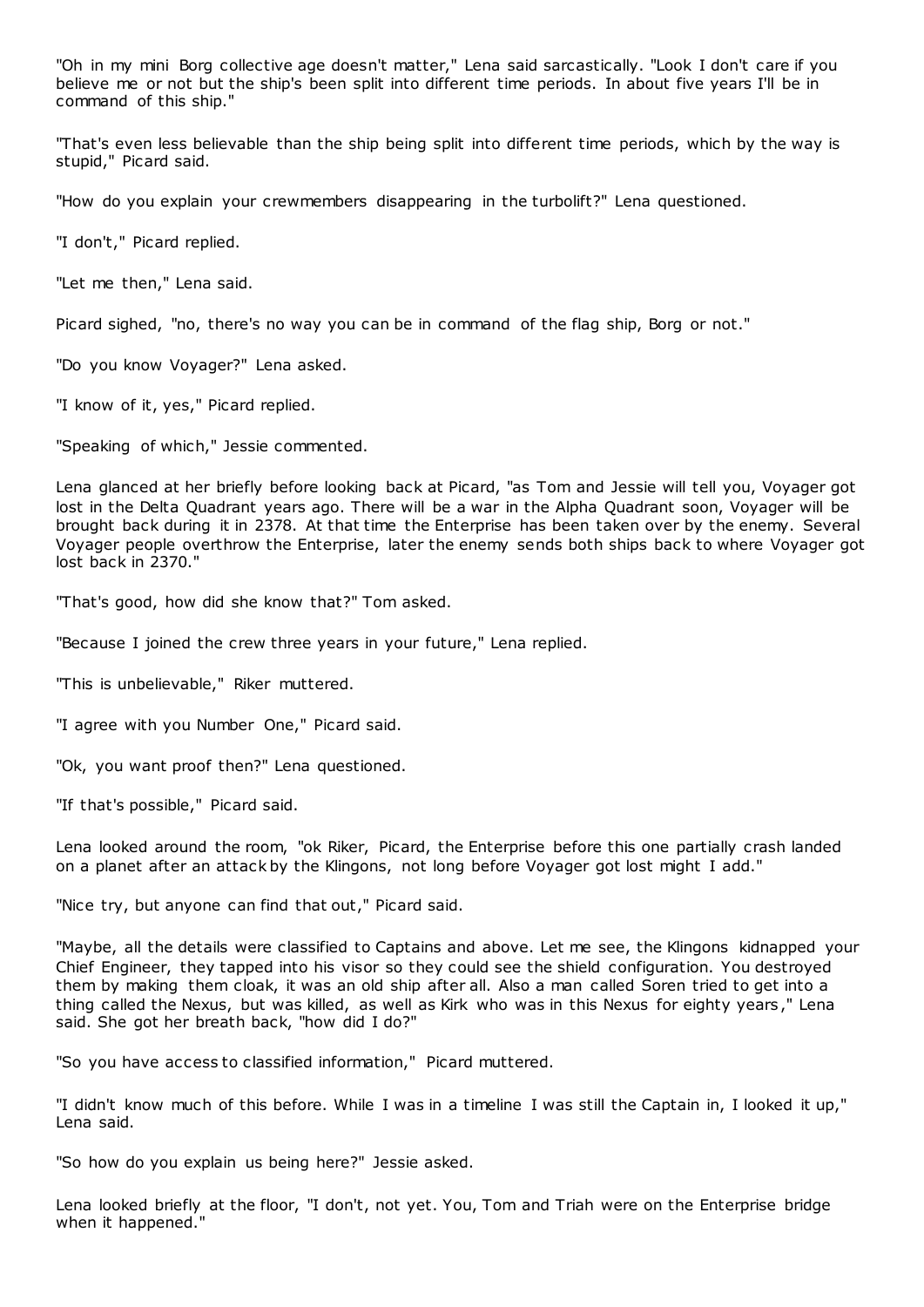"Ok this is just too confusing, there's probably another theory that she's not telling us. I bet you're not from our future," Tom said.

Lena groaned, "ok Tom, your turn. You had a crush on Jessie for a few years, then you liked Kes, right now you should be liking B'Elanna. You're friends with Harry. You got kicked out of the Academy for killing a few people in an accident. You and James hate each other, plus he tried to kill you at one point."

Tom turned pale, "I didn't have a crush on Jessie and Kes, or B'Elanna... damn you."

"This is fun," Jessie commented.

Lena glanced at her, "2372 Jessie, I hope you believe me cos I know a lot."

"I do, honestly," Jessie stuttered.

"She doesn't, tell us her secrets," Tom said.

"Look I'm wasting time here, well actually probably not. I came here to recruit some people to help me get the ship back to normal," Lena said.

"I still don't trust you, young lady. I don't get how you got in charge of this ship," Picard said.

"I didn't want to take you anyway, you're annoying," Lena muttered.

"There's Tom out of it," Jessie commented.

Tom pulled a face, "same to you."

"Jess, how about you?" Lena questioned.

"Jess? We're on a shorter name basis?" Jessie said.

"Er yeah, we're um, friends," Lena muttered.

Tom tried to keep a straight face, "ooh Jessie, is there something you're not telling us."

Lena and Jessie glared in his direction. "Eeew no," they both said at the same time.

"Let's go," Lena said. She pulled out a hypospray, "just need you to get some of this stuff, then you can go into different time periods."

"This should be fun," Jessie muttered. Lena pushed the hypospray into her arm.

"Anyone else?" Lena asked around. Nobody else volunteered. "Ok, I hope Tani had better luck."

"Who?" Jessie asked.

"Oh, you'll meet her later," Lena replied. She walked into the turbolift, Jessie reluctantly followed.

#### **Later, Deck 7:**

Tani was busy chatting to James and Daniel. Daniel looking confused as well, as Jessie and Lena stepped off the turbolift.

"So, which year is this for you?" Tani asked with a flirty tone in her voice.

As expected James looked nervous, "um 2377, do you not have a calendar?"

"Excellent, are you dating Jessie right now?" Tani asked.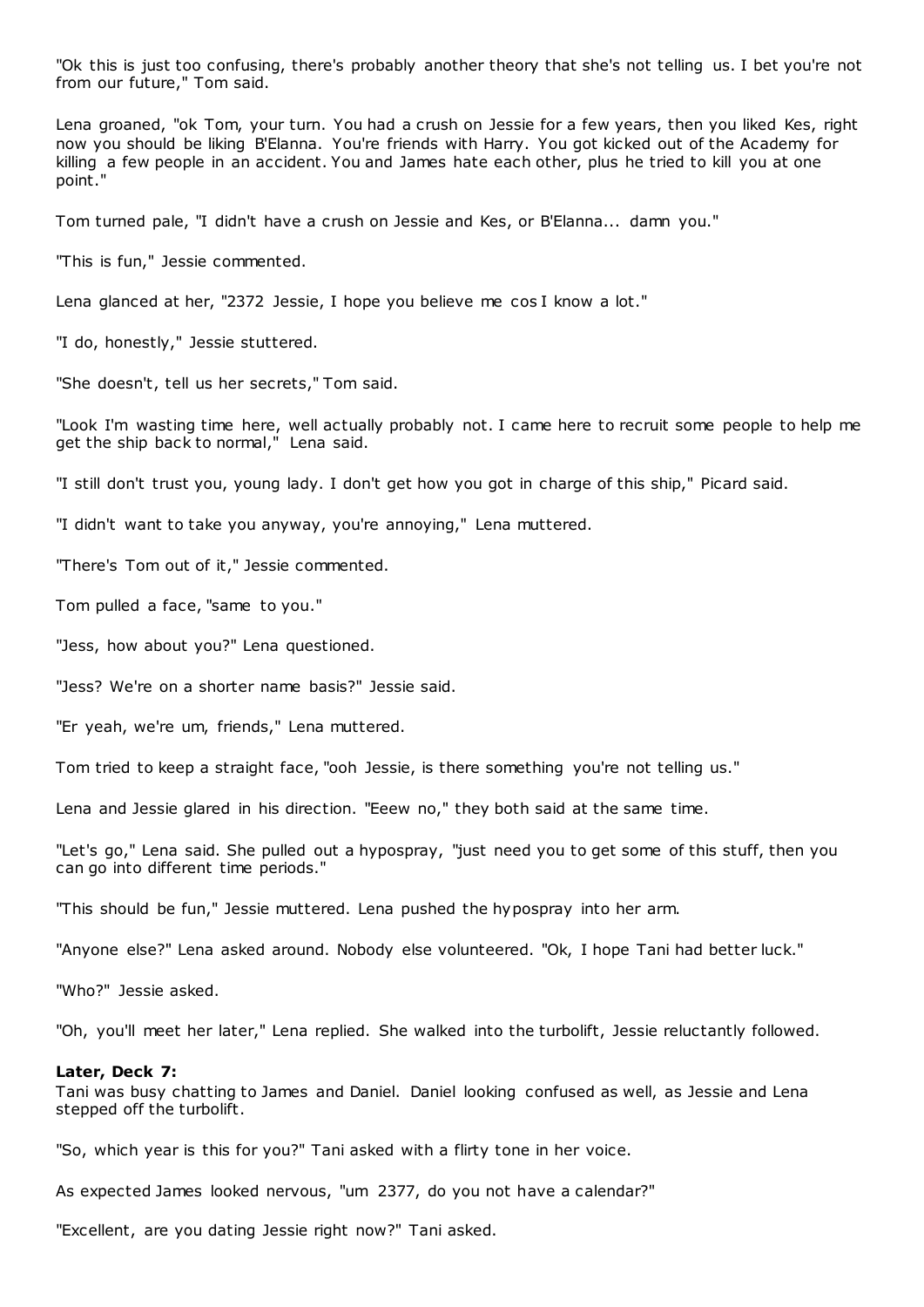"No," James replied, looking even more nervous.

"That's good, Slayer's aren't supposed to date," Daniel said as he glanced around the room.

Tani smiled, "excellent, do you want go out sometime?"

Lena cleared her throat, "uh Tani, I got a recruit."

Tani glanced behind her, "oh damn it, out of all the people you could have brought, you brought her."

Jessie frowned, "were you hitting on him?"

"No, I was hitting on Daniel," Tani muttered.

Daniel glanced at her, "I haven't been called that in a while Tani, it's Ronnie remember."

"Oh god, it's Daniel with his memories intact," Lena muttered.

"Uh huh, which year is this?" Jessie asked, eyeing James for a little while.

"For the second time 2377, what is going on?" James replied.

"Yeah you two are not dating anymore in this one," Tani said, looking like she'd achieved something.

Jessie looked down briefly, "ok, great."

Lena looked uncomfortable, "2372 Jessie, Tani. Hint."

"What?" Tani muttered, looking confused.

"Ah, temporal problems, interesting," Daniel commented.

James was far from interested, "oh god, more temporal stuff."

"I don't think we should recruit him then," Lena commented.

"Hang on, why are we not together in this year?" Jessie asked.

"You don't want to know, trust me with this one," James replied.

Tani started stroking his arm, "it's obvious, he couldn't deny his feelings for me."

Lena stared at her, "2377 Tani, where did you put 2380 Tani?"

Tani rolled her eyes as she let go of James, "gee sorry, I'd call you jealous again if I didn't know better."

"Let's not go back in time properly Tan," Lena muttered.

"Ok I'm outta here," James said, he walked off down the corridor.

Daniel glanced at each of the girls, "can I help?"

Lena and Tani glanced at each other, they turned around and headed for the turbolift. Jessie walked faster to catch up with them.

"I guess not," Daniel muttered.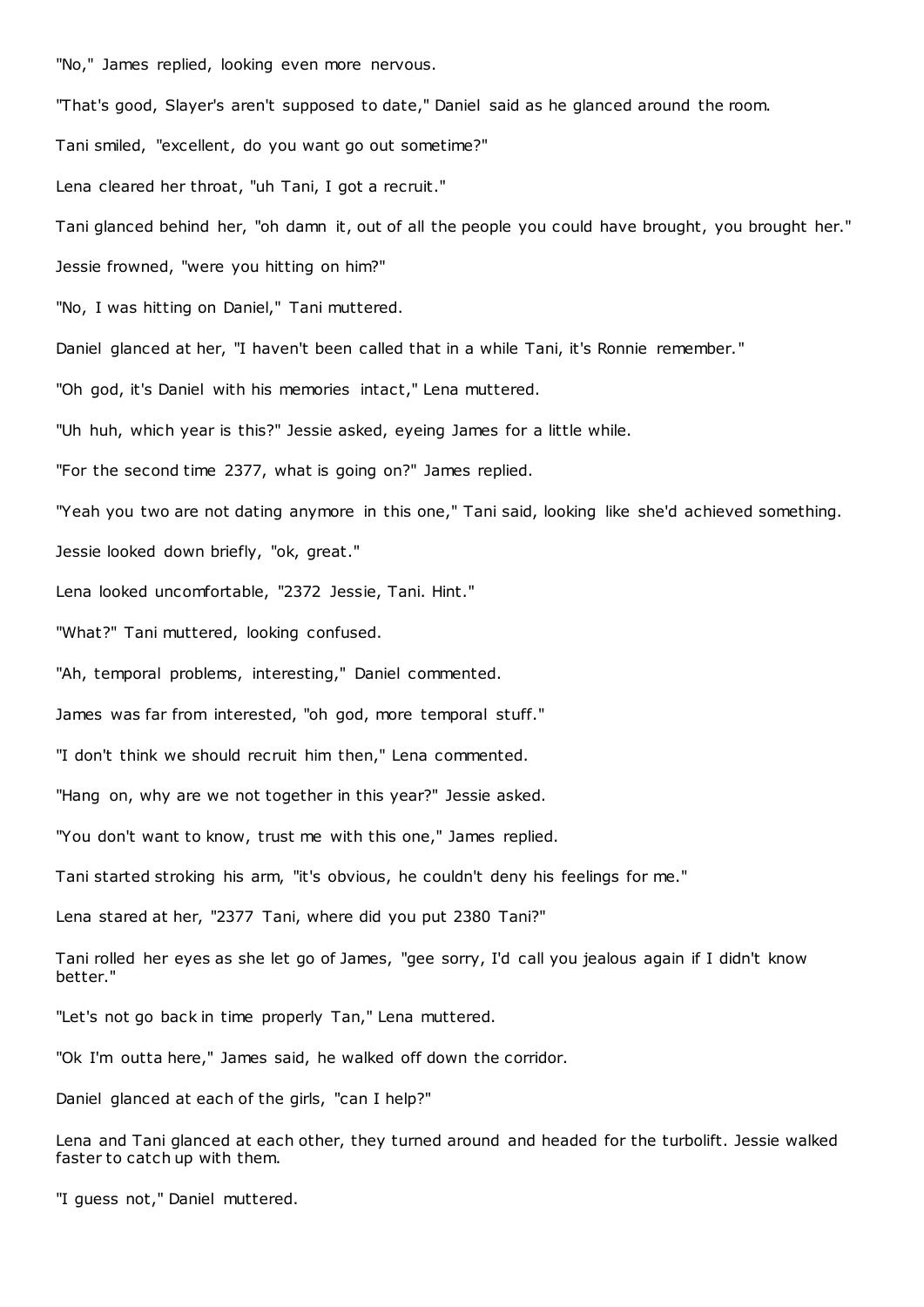The turbolift doors closed after Jessie. "Hey Lena, you nearly left behind your sister in law. Got to be more careful," Tani commented.

Lena glared at Tani, "Tani, 2372 Jessie is here!"

"I wish you'd stop calling me that," Jessie grumbled. She looked confused, "sister in law, what?"

Tani looked nervous, "uh Deck 7, quickly."

"Good going Tani," Lena muttered. The turbolift stopped, the doors opened. Lena headed out, Jessie followed her still looking confused. They failed to notice Tani not following them.

"What did she mean by that?" Jessie asked.

"Uh, Tani's crazy," Lena stuttered. She glanced behind her, she then noticed Tani was missing. "And Tani is gone." They both continued walking down the corridor.

"Can this get any stranger? In the future James and I are not together, you and I are sister in law and..." Jessie said.

"I said Tani's crazy," Lena stuttered.

"You're not a very good liar, is the sister in law thing true?" Jessie asked.

"Uh yeah, yeah I am your sister in law, happy," Lena said quietly.

"No. Why the hell would you marry my sister?" Jessie asked.

Lena pulled a face, "eew no, I didn't do that! She's dead, and looks like you," Jessie's confused face turned into a stone cold glare. "Which isn't the point, I'm not a lesbian ok. You actually married my brother."

Jessie tried to keep a straight face, "yeah right. Who is your brother? Is he cute? He isn't a mass murderer or something right?"

"Ok. Firstly answering that would be a long story, secondly it's too gross to say if my brother's cute or not, thirdly you don't want to know," Lena replied. She walked into Astrometrics, Jessie followed her.

Inside the room were three teenagers talking amongst themselves, one was working at the stations. They all glanced in Lena and Jessie's direction.

The oldest teen, and only guy in the room, spoke first, "this just gets weirder and weirder."

Lena stared at one of the girls, "hey wait, Sasha?"

The seventeen year old girl stared at her, "oh well, she recognises me, that's a start."

"Who are you two?" Lena asked.

"Aunt Lena, it's us. What timeline are you from?" the other girl asked.

"2380," Lena replied. She eyed the guy, "let me guess, Duncan?"

He folded his arms, "good guess."

Lena turned to the youngest, "ok, you must be the unborn one."

"How charming," the girl said.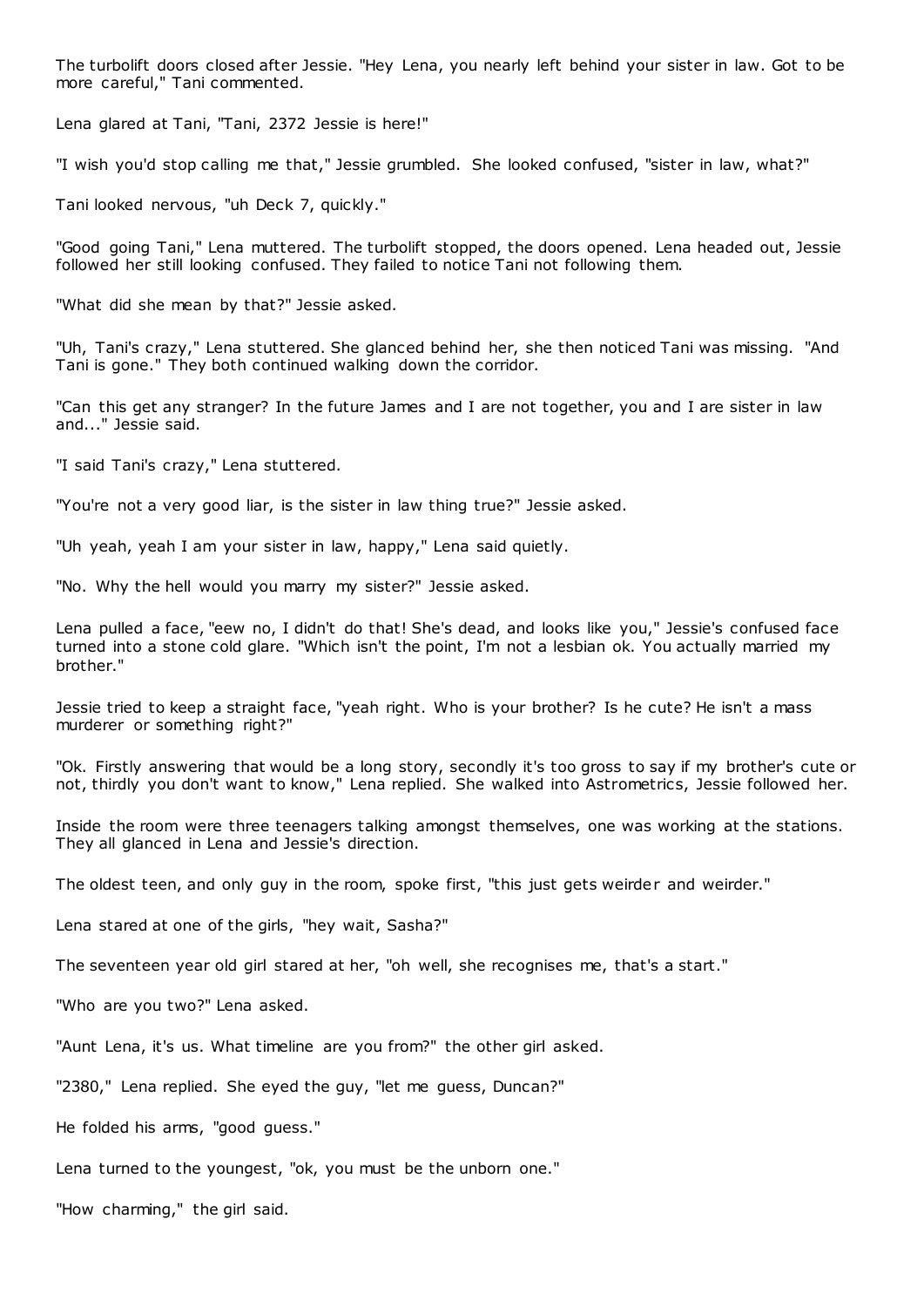Jessie looked around at everyone, "so they're your nephew and nieces, that's worrying. Are they..."

"You guessed it right, they're yours," Lena muttered.

Duncan stared at Jessie in shock, "oh my god, that's mum alright."

"Ok, the oldest one is the one I must have now, the girls are a lot younger so," Jessie stuttered.

Lena looked uncomfortable, "actually the one you're carrying now isn't here."

Jessie stared at her in shock, "you mean I have four kids!?"

"Nah you're carrying the one that dies," Duncan replied. The girls all stared at him, "damn, shut up Duncan."

"Oh," Jessie muttered before fainting.

Lena knelt down next to her, "oh well done kids."

"Hopefully she won't remember it when the timeline goes back to normal," Sasha said.

"Well if I know the story as well as I think I do, she probably does remember. Hence the reason why she isn't as shocked when it happens," Lena grumbled.

The other girl sighed, "oh well, I didn't even know about it."

Duncan was about to say something, Sasha glared at him to stop him, "no, don't you know how to shut up?"

"Sorry god, Lena won't remember it, neither will Sarah," Duncan replied.

"I will remember it Dunc," Lena muttered.

Duncan groaned, "oh yeah, crap."

"Well I won't ask what you were going to say," Lena said.

"If you're wondering, the ship's been split into thirty seven different time frames," Sarah said. Lena stared at her. "Yeah we've been here a while."

"Can you explain why people who shouldn't be on this ship in certain timelines are here?" Lena asked.

"Believe it or not but that's the first thing we tried to figure out," Duncan replied. "If I remember right, it happened in 2380. Everybody who was onboard at the time of the incident are pulled to the origin of the temporal disturbance. Funny thing is I don't remember being here anytime that year."

Sarah shrugged, "there's a good chance I wasn't either."

"You're right there. I'm quite impressed though, how did you figure it out?" Lena asked.

"And how old is this part of the ship?" Jessie asked. Everyone glanced at her. "What?"

"Welcome back," Lena said carefully.

"It's a good question, I don't think the Enterprise is even around in our time," Sasha said.

"Odd," Lena said.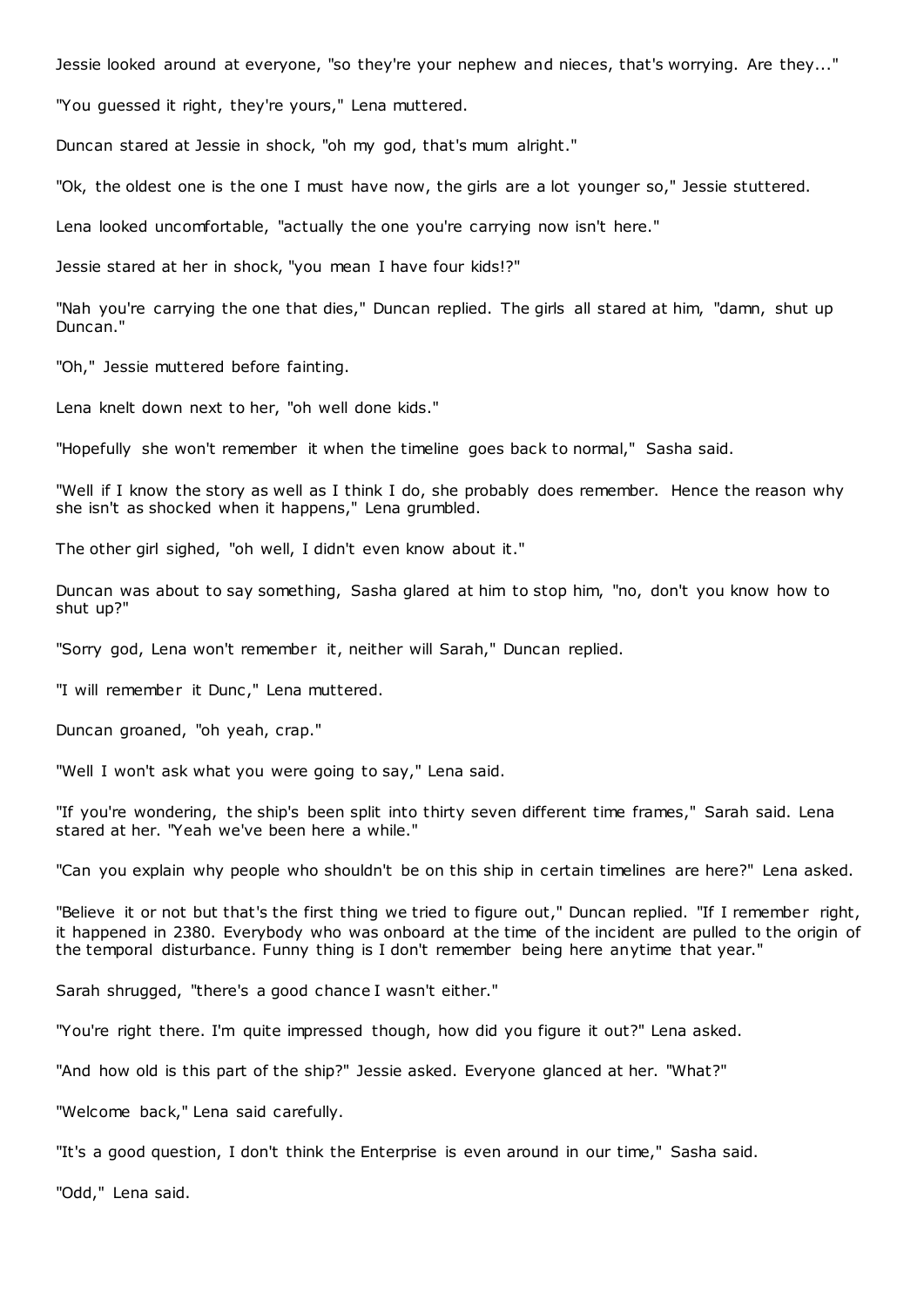"We can't explain that but we can explain how it happened. A chrono-kinetic surge interacted with the warp core," Duncan said.

"For us who haven't had one or two lessons with technobabble for beginners, it shattered the space time continuum aboard the ship," Sarah said.

"If we could get to a section of the ship that still exists in Lena's time period, maybe we could counteract the surge, stop it from happening." Jessie said.

"That section was the focal point of the surge. It seems to have been destroyed," Sasha muttered.

"Looks like Nikki's our only hope here," Lena said.

"Who's Nikki?" Jessie asked.

"An ex Tolg, they're Borg except instead of living machines, they're dead zombies. Yeah I'll shut up," Duncan replied.

"I'm not one of those mothers who tell their kids to stop babbling or something, am I?" Jessie carefully asked.

"No, you save that for dad. You were unconscious when I was babbling before," Duncan replied.

Jessie glanced at Lena briefly, "oh, like father like son I take it."

Lena nodded her head, "you have no idea Jess, let's go."

#### **A little while later, the main Sickbay:**

Jessie and Lena stepped into the room. "Nikki, please tell me you have something," Lena said.

"Yeah I've got it," Nikki said. She glanced over at her, her eyes widened, "oh my god, it's Jessie! Quickly get a hypospray doc!"

Freddie rushed over to the tray and picked up a hypospray.

"Hey hey, what?" Jessie snapped.

Lena frowned, "what are you doing? Oh wait, guys she's not evil, she's from an earlier time frame."

Nikki and Freddie sighed in relief. "Oh thank god," Nikki muttered.

"I'm not evil? Ookay are you lot all nuts?" Jessie said.

"Long story Jess," Lena carefully said.

"That's great," Jessie muttered.

Nikki stood by the console she was working at, "I have a plan, but it still needs work."

Lena and Jessie made their way over to stand nearby. Jessie watched Nikki as she keyed in a fe w commands. "The Tolg ships usually project a chronoton field throughout the vessel, it helps to keep the ship in temporal sync as it travels at high speeds."

"Yeah our Borg Sphere had something similar," Lena said.

Nikki nodded her head, "good then you can help then. Each ship has specially designed conduits. If we install similar conduits throughout the Enterprise, then generate a sufficiently powerful field, we may be able to force us back into temporal sync , with your timeline of course."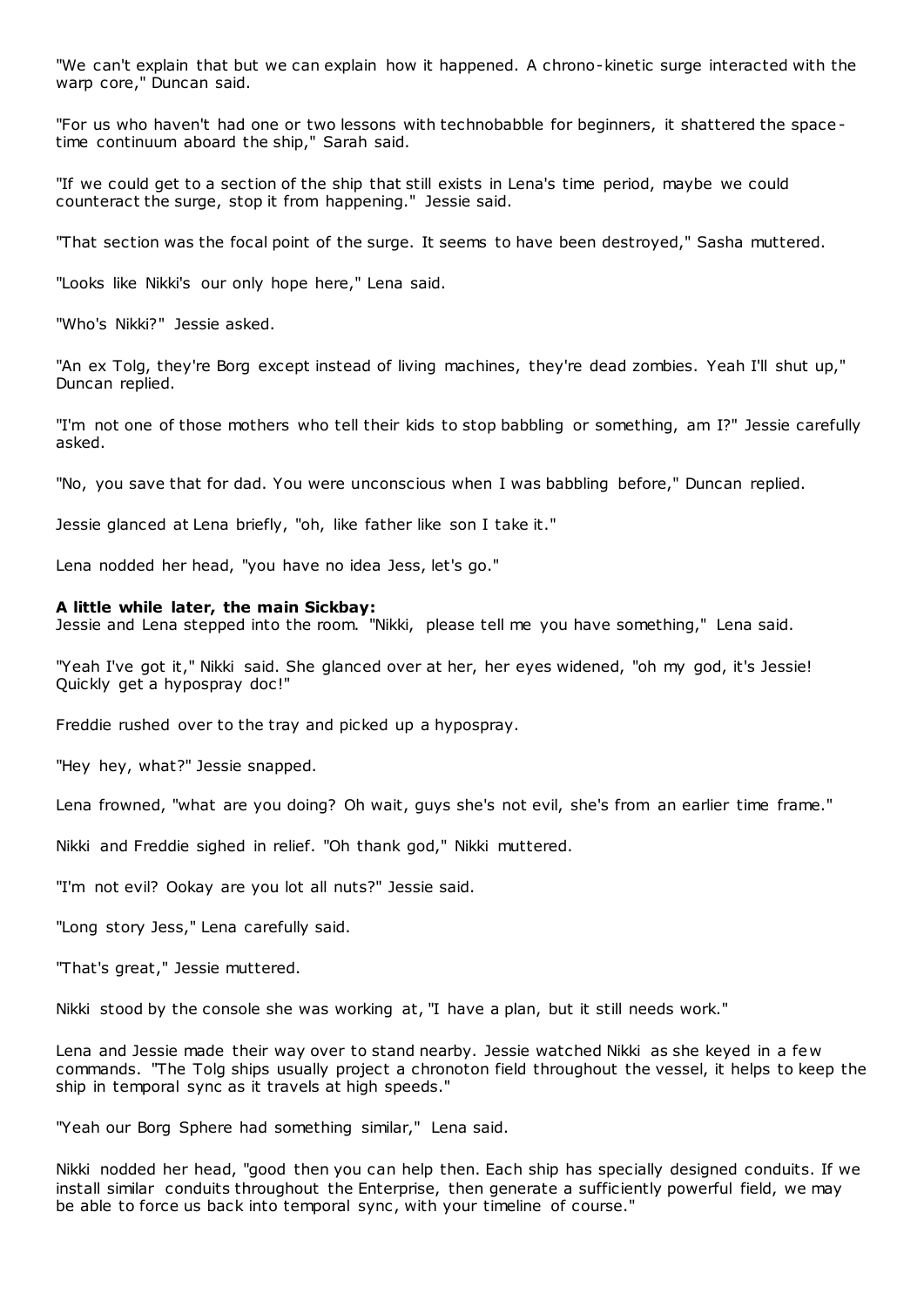"Leaving us with what, a few seconds to counteract the warp core reaction," Lena questioned.

"Just about, you definitely need a good plan prepared before we do this," Nikki replied.

"I'm not an expert but if we could replicate these things, we'd have no way to get them through the barriers," Jessie said.

"That was my problem," Nikki muttered.

"Voyager was a prototype for Bioneural circuitry, well kind of. Most Starfleet ships built afterwards probably will have the same technology," Lena said.

Nikki keyed in a few more commands, "you're right, the Enterprise does have Bioneural circuitry mixed with some of the normal stuff."

"Just like Voyager then," Jessie said.

"What's that got to do with the plan though?" Freddie asked.

"If we could inject the gel packs with the serum, we could use them to transmit the chronoton field. The warp core could be changed to generate that field," Lena replied.

"Can you work on that from here?" Jessie asked.

"Not exactly, we'll need Engineering or more accurately any console on Deck 15 or 16," Nikki replied.

"Great, Borg Central," Lena muttered.

Jessie's eyes widened, "Borg are on the ship?"

"It's ok, they can't get us. Luckily the kind of implant I got from them won't be assimilated for a while," Lena replied.

"Speaking of which, I have a really bad, but quicker, idea on how to carry around the chronotons without making the effort of making as much hyposprays made of them," Nikki said.

"What, we hire the Borg Collective to help us?" Jessie sarcastically said.

"No, Lena could distribute it like a Borg assimilating the ship, get my meaning," Nikki said.

Lena raised her eyebrow, "we'll need Tani's help with that too."

"What can I do then?" Jessie asked.

"Well we can only put so much of the stuff in Lena and Tani, we'll still need you to carry some of the hyposprays," Nikki replied.

"Fine ok," Jessie said.

"Finally something I can do. I'll replicate something to help you carry them with you when you go into different time periods," Freddie said.

Tani strolled into the room with Craig and Faye behind her. "Look who I recruited," she said looking pleased with herself.

"Great, we could use an extra hand," Lena said.

"I think for this job you should split up into two groups. Tani could take one or two non-Borg people, and same with Lena," Nikki said.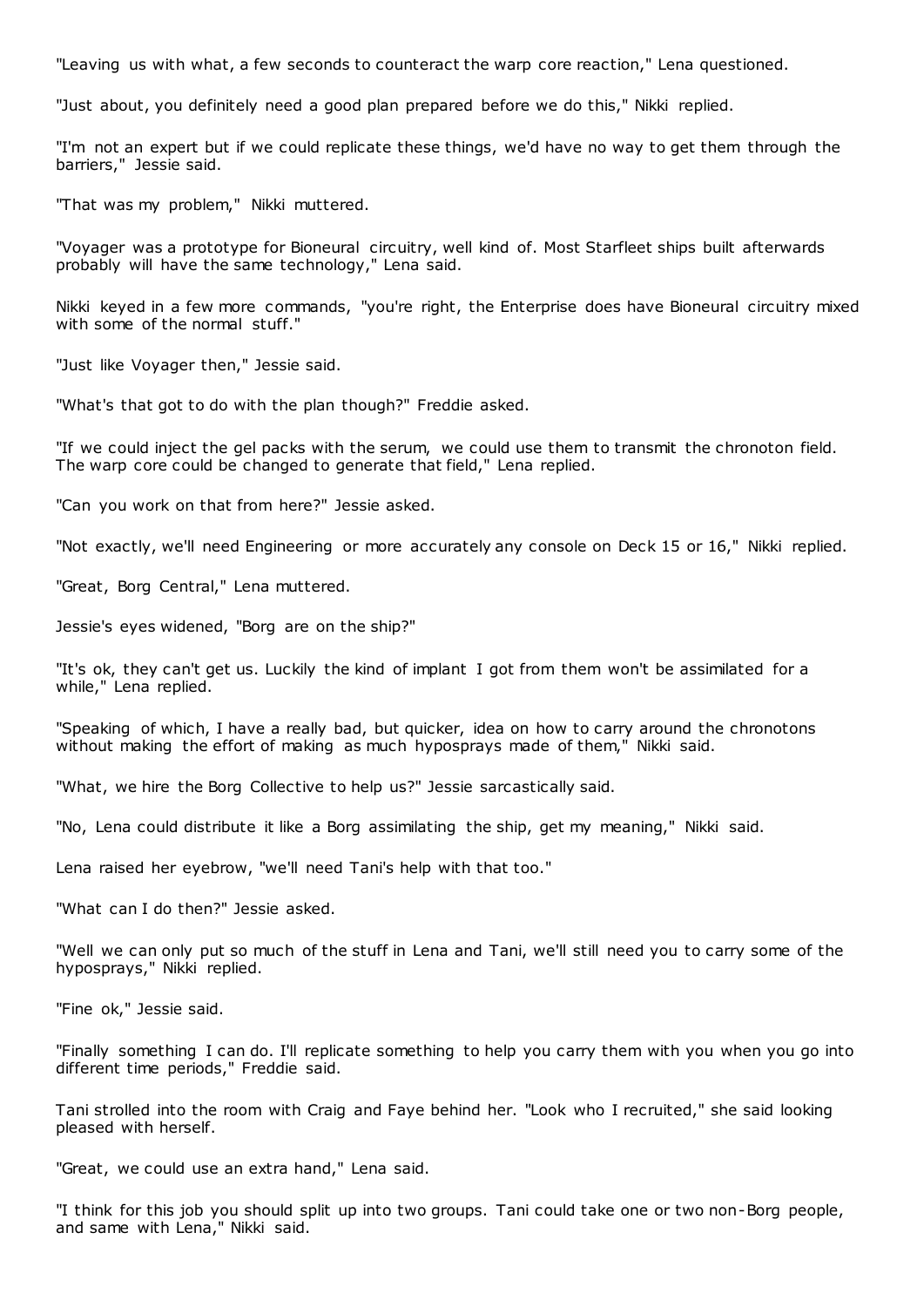Lena sighed, "she can take the ones she recruited, I'll find one or two more."

"Why?" Freddie frowned.

"Because at some point we'll need to get to Engineering," Lena replied.

## **A little while later, the Conference Room:**

Lena and Jessie entered the room, luckily no one was inside.

"Great, we've got a meeting place," Lena muttered as she headed towards the wall panel. She keyed in a few commands.

"We do? Those annoying Enterprise guys are in the next room," Jessie said.

"It's ok, we can lock the door and password it. If Picard doesn't believe I am this ship's future Captain, he will after he tries to get in this room," Lena said.

Jessie sat down in the nearest chair, "or he may just believe you're a sister of a hacker."

Lena stared at her turning slightly pale, "what huh?"

Jessie turned the chair around, "oh please Lena, I'm not that stupid. I don't really get how it's possible, but it was easy to figure out."

"It was? I was so good at hiding it from you too," Lena said.

"No you were. I just know that James is going to be the one I end up with, I've known for a while. Even if we do seem to break up for a while," Jessie said. "Do you have anyone like that, Lena?"

Lena glanced around, "not really."

"Well you're still young aren't you, well so am I obviously, you're just younger," Jessie said.

"Meh, it's a rule that I shouldn't have anyone like that," Lena muttered. "By the way you'll probably forget what you said, do you want me to tell the future you that and she'll tell him that?"

"Well if you're telling the truth and we're married, I don't think it'll be necessary, thanks," Jessie replied, trying to keep a straight face.

"Ok ok, it's not funny," Lena grumbled.

Craig, Nikki, Faye and Tani entered the room. "I like the password Lena, very good," Tani said sarcastically.

"That was the temporary password, it was just in case you wouldn't get it," Lena muttered. She turned to the wall panel again, "let's say the password is now shattered?"

"Oh please," Tani rolled her eyes.

Lena narrowed her eyes, "ok you change the password."

"Where are your new recruits anyway?" Craig asked.

"They should be here soon," Lena replied.

"Who did you recruit anyway?" Tani asked.

"Well people who'll be able to fight the Borg long enough for us to do this," Lena replied.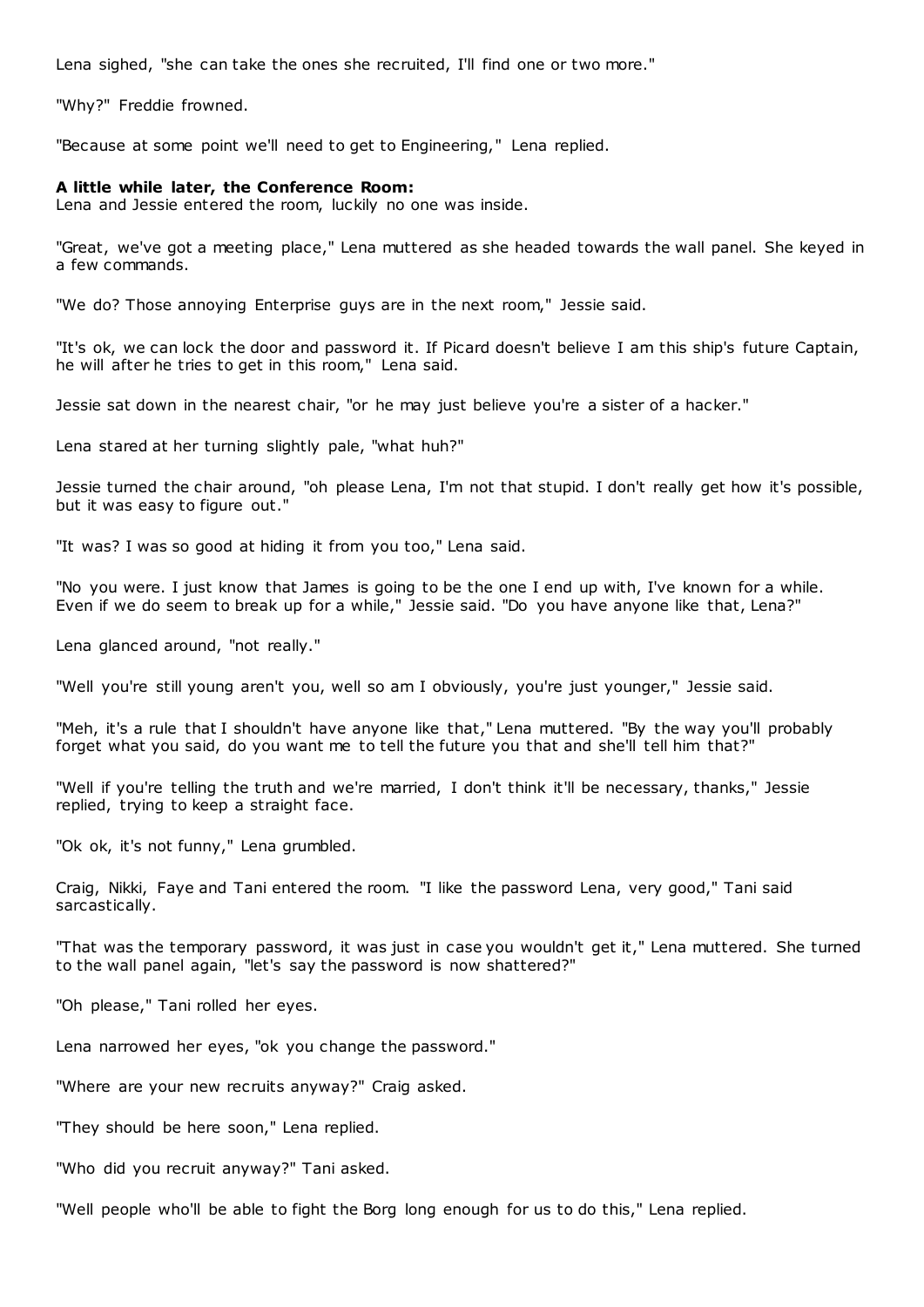Tani sighed, "haven't you heard?"

Lena looked around, "heard what?"

"Well someone else is in Engineering, technically. You've killed her once before," Tani replied.

Lena turned pale, "ohno, you don't mean the Borg Queen?"

Tani nodded her head, "we'll need more than Slayers and ex-drones to do this."

"And witches, you forgot witches," Lena said.

"Witches? That's stupid," Jessie scoffed. Lena, Tani and Nikki stared at her with a raised eyebrow each. "What?"

#### **Engineering:**

The room was dark, stuffy, ok screw that, just think of First Contact's final Engineering scenes. The first Borg Queen, well the first we know of, stepped into sight looking annoyed, "what's wrong, isn't this familiar? Human minds are such fragile things."

"What the hell did I do to deserve this?" Picard grumbled.

"What?" the Borg Queen questioned. She shook it off, "how could you forget me so quickly, we were close, you and I."

"I do remember you, you were there the whole time, just off camera," Picard stuttered.

"You fool, you only think in three dimensional terms. I was just not casted in Best of Both Worlds," the Borg Queen said. "How small you've become, Data... Oh wait, he's not here, crap."

"Do you know what's going on here, Borg Queen?" Picard questioned.

"Yes, I am going to destroy the first warp ship," the Borg Queen replied. She laughed maniacally.

"Oh please," Picard groaned.

"You mean the whole time barrier nonsense? Yes I am aware of that, my drones are waiting for two teenaged girls to come by. We'll assimilate them to get the temporal implants and then take over the ship. It's an ingenious plan," the Borg Queen said.

"I knew it! That girl is in league with you, she tricked me," Picard grumbled.

"She did what?" the Borg Queen asked.

Meanwhile on the higher deck of Engineering, which was not Borgified by the way, Lena and James were watching the scene. "I really hate that baldly nut," Lena grumbled.

"Maybe you should have mentioned the Queen's master plans for you to him at the briefing," James said.

Lena pulled a face, "yeah I know, shut up and just jump down with me."

"Are you sure we can take them?" James asked.

"Five Slayers against a few drones, yeah. If we can't then the rest of the universe is screwed," Lena replied. She climbed over the banister and dropped to the ground.

"Weird girl," James muttered, he climbed over the banister and joined her on the main deck.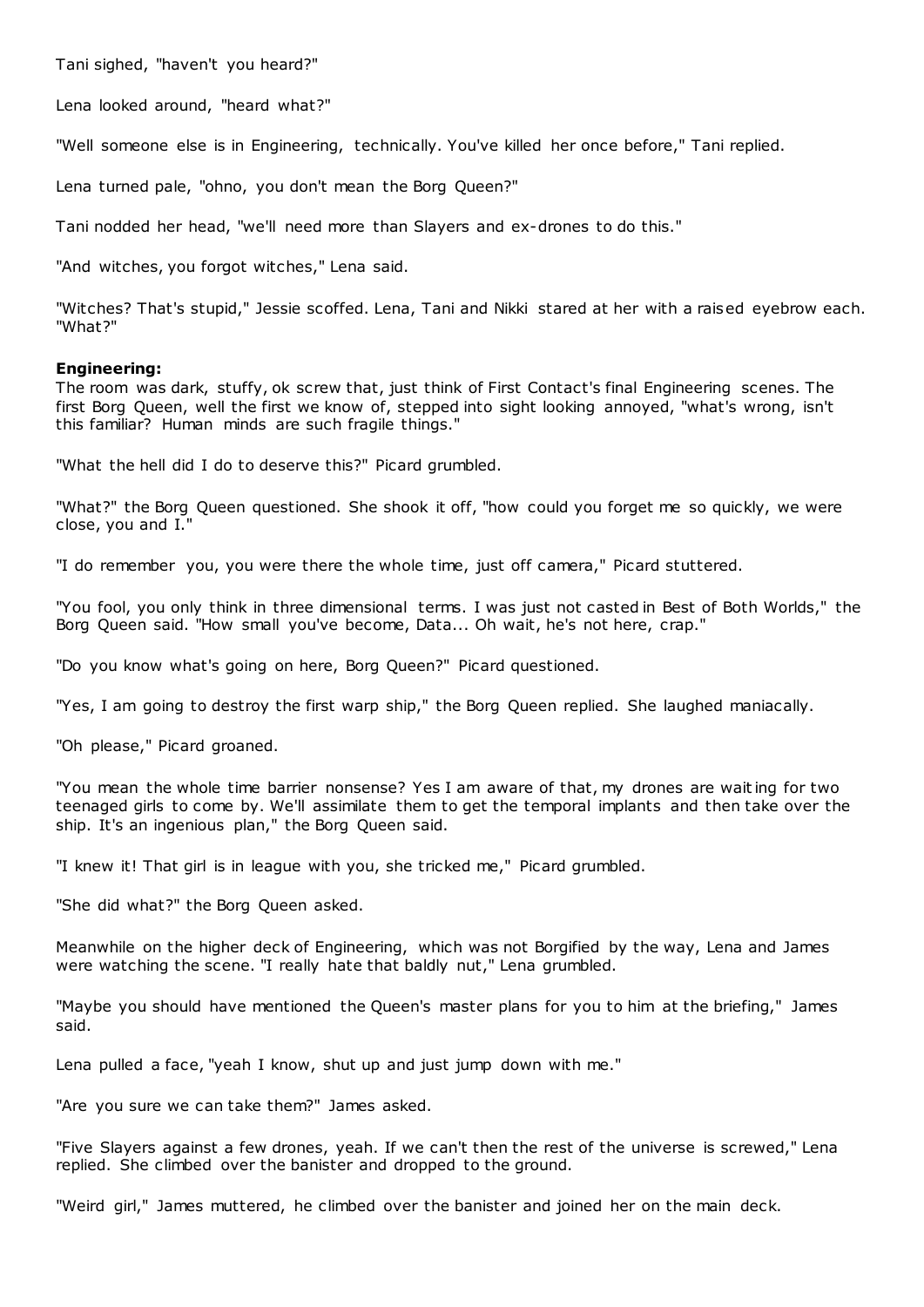"Ah ha, hello Morgan..." the Borg Queen sneered.

"It's Lena for crying out loud!" Lena groaned.

"Since when again?" James asked.

"Well Lena, it was very nice to bring yourself to me," the Borg Queen replied. She eyed James, "and your other little Slayer friend, how nice."

"I'm not little," James grumbled.

Lena ignored him, "well I'm glad you liked this present, it means you'll like our other one." She glanced at James, "ok now." They both split up and attacked the nearest drones.

"Gee that's smart," Picard muttered.

"I agree," the Borg Queen said. A few drones walked up to Picard, they dragged him away.

The main doors opened up, nobody was there. The area turned distorted as Duncan and Sarah appeared out of nowhere. Duncan cracked his knuckles, "this should be fun." He leapt onto one drone.

Sarah watched him with a raised eyebrow, "great, I hope you like needles." She shrugged her shoulders before joining in with the drone massacre.

The Borg Queen frowned, "what is this?"

Zare stepped up behind her with an axe, "it's your lucky day Queenie." The Borg Queen turned around, she almost got an axe in her face but she grabbed it at the last second.

"You're right dear," the Borg Queen sneered.

Lena rushed over, she pushed Zare out of the way, "I wouldn't do that."

Zare pulled a disappointed face, "fine."

The main doors opened up again. Tani, Jessie, Craig, Faye, Nikki and Sasha stepped through the barrier. Nikki started working at the nearest station, Faye, Craig and Tani stood around her with rifles.

"Are you sure it's a good idea to send five Slayers onto the Borg, if they assimilate just one they..." Jessie questioned.

"It's ok, the Borg can't really assimilate Slayers properly," Sasha replied. Jessie looked at her with confusion in her face. "Long story."

A few drones made their way over to the new group. Faye panicked and shot one of them, it collapsed near her feet. "Oops, sorry guys."

"It's ok, we just kill as many as we can before they have time to adapt," Craig shrugged. He raised his own rifle, and started firing.

"Great, let's talk about this some more," Faye muttered.

Jessie frowned, "why didn't I get a rifle?"

The Borg Queen knocked Lena to the ground, "this ends right now." She headed towards Jessie and Sasha on her own.

"Oh crap, oh crap," Sasha stuttered, she raised her hands. The Borg Queen and all the drones froze on the spot.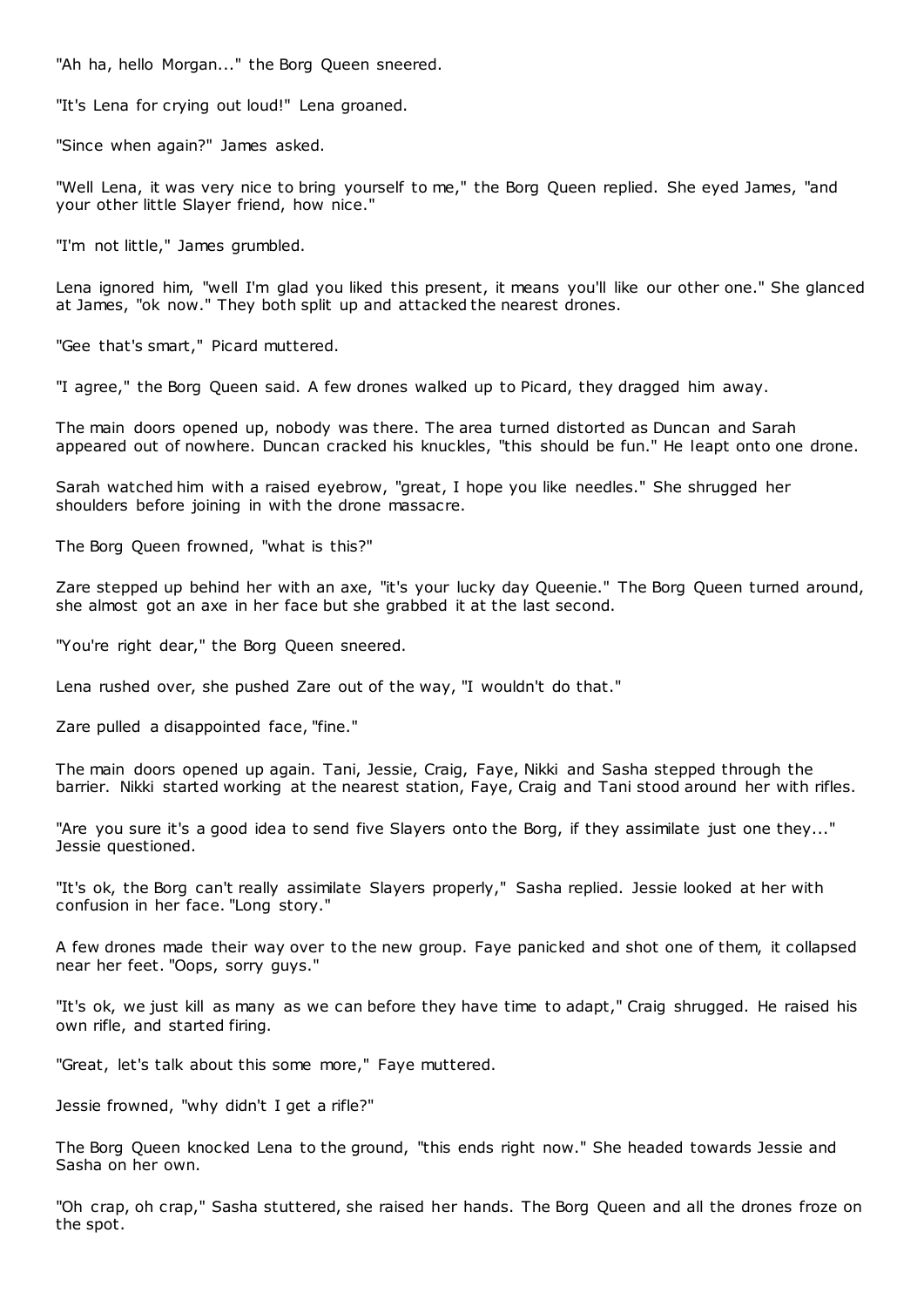James glanced at Lena, then at the next generation, so to speak, "that was weird, what did we do?"

"Ok we should get rid of them before they unfreeze," Lena said.

Sasha grinned, "this is so cool, that spell never worked before."

Duncan rolled his eyes, "show off."

Lena headed over to Jessie and the others, "everyone should get over here." All the Slayers moved away from all the drones. "Computer, put a forcefield around the Borg."

"We can't keep them there, we need the core," Nikki said.

James glanced over at the frozen drones, "that's not a problem." He pulled out a knife, "drones can't assimilate without their arms, right?"

"I thought you recruited the Season Two James, Lena," Tani commented. Lena shrugged her shoulders.

Duncan's eyes lit up, "cool, can I help?"

"No, I want to help," Zare muttered.

"Hey it was my idea. Besides Zare you should be avoiding this kind of violence, right?" James replied.

Zare looked around at everyone nervously, "no I don't know what you're talking about."

Everyone else groaned, they all walked away.

#### **Later:**

Nikki was in the middle of explaining the rest of the plan, while everyone else, including the Borg Queen, watched. "Once the warp core is fully re-modified, the timeline will go back to normal for only a few seconds. During that time Lena or Tani should try and stop the anomaly from damaging the ship again."

"There is no chance in hell that you'll be able to do that in time. I'll assimilate the two of you, take over this ship and assimilate Earth," the Borg Queen sneered.

"Jeez, what is her obsession with Earth?" Craig muttered.

James glanced at the Borg Queen, "damn, I knew I forgot somebody."

"Yes well um..." Nikki said, blushing a little.

Lena rolled her eyes, "oh for god's sake."

"Hmm, blondey here is easily impressed," Jessie grumbled.

"Well she does like Tom and Craig too so yes, you're right," Tani said.

"Hey," Craig moaned.

"All of you won't remember this, but Tani and I will. Do you want us to remember all of you acting like idiots?" Lena questioned. Everyone kept quiet. "No, let's do this thing."

Everyone but her, Tani and the Borg Queen left the room. "Fine, don't listen to me," the Borg Queen said.

"Now you tell me," Lena muttered. She glanced at Tani, "ready?"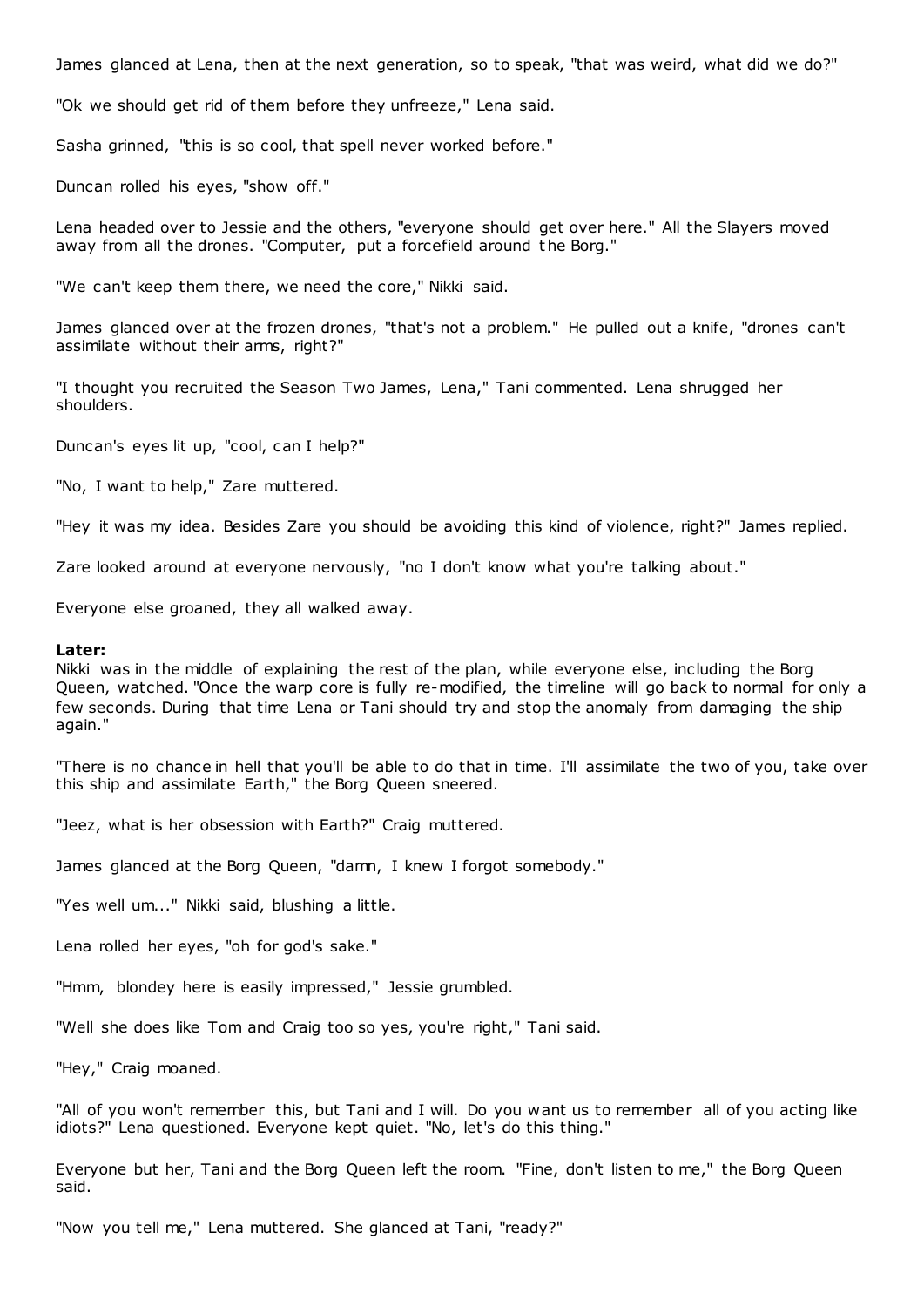Tani nodded her head, "yeah."

Lena walked over to the panel near the core, she keyed in a few commands. A white light blinded them for a few seconds.

## **The Bridge:**

"Well I was close, a spacial rift is opening nearby the nebula," Jessie said.

"Move us away Bryan," Tom ordered.

"We can't, something is keeping us here," Bryan muttered.

"Who didn't see that one coming?" Jessie commented.

"I didn't," Bryan muttered.

"Crap, the ship's going to blow up, isn't it? Don't you know how long it'll take to clean that up?" Triah moaned. Everyone stared at her.

"Wait, main power's being re-routed to the deflector dish," Jessie said.

Tom rushed to her side, "who's doing that?"

"Engineering, I dunno," Jessie replied.

"Something's about to hit us," Bryan stuttered.

Jessie briefly glanced at Tom, "the deflector just reflected it, it's kind of burnt out now."

Tom sighed, "that's great."

"Well at least the core is stabilising, that's good right?" Triah said.

"How's the Equinox?" Tom asked.

"Fine, they were right behind us and didn't really get affected," Triah replied.

Tom rolled his eyes, "typical, and they're the ones who claim they had the rough version of the trip."

Lena stepped off the turbolift, "is everything good?"

"Yeah, what happened?" Tom asked.

"Long story, I'll explain later," Lena replied.

"Who re-routed power to the deflector then?" Jessie asked.

"Tani did, it's ok I ordered her to do it," Lena replied.

"Move us away Bry," Tom ordered as he headed for his chair.

Bryan nodded his head, "gladly."

# *Captains Log um... Friday something, I really should get a calendar sometime. Anyway the whole time incident has been reverted, so I don't know why I'm doing this log as anyone who hears it won't know what I'm talking about. Oh well, forget it then. Computer end log.*

The Ready Room door chimed. "Come in," Lena called as she pushed away her computer.